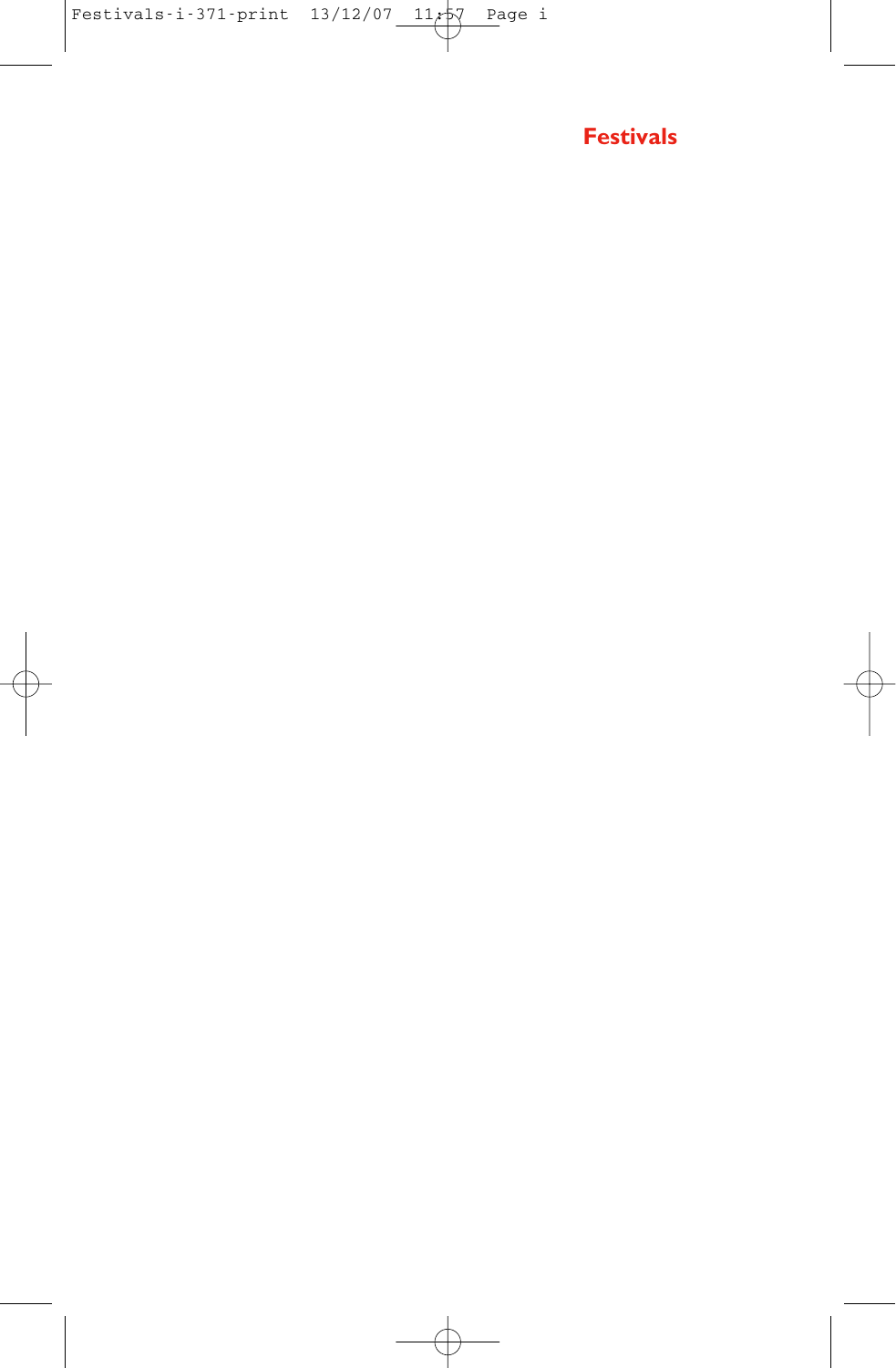$\overline{\bigoplus}$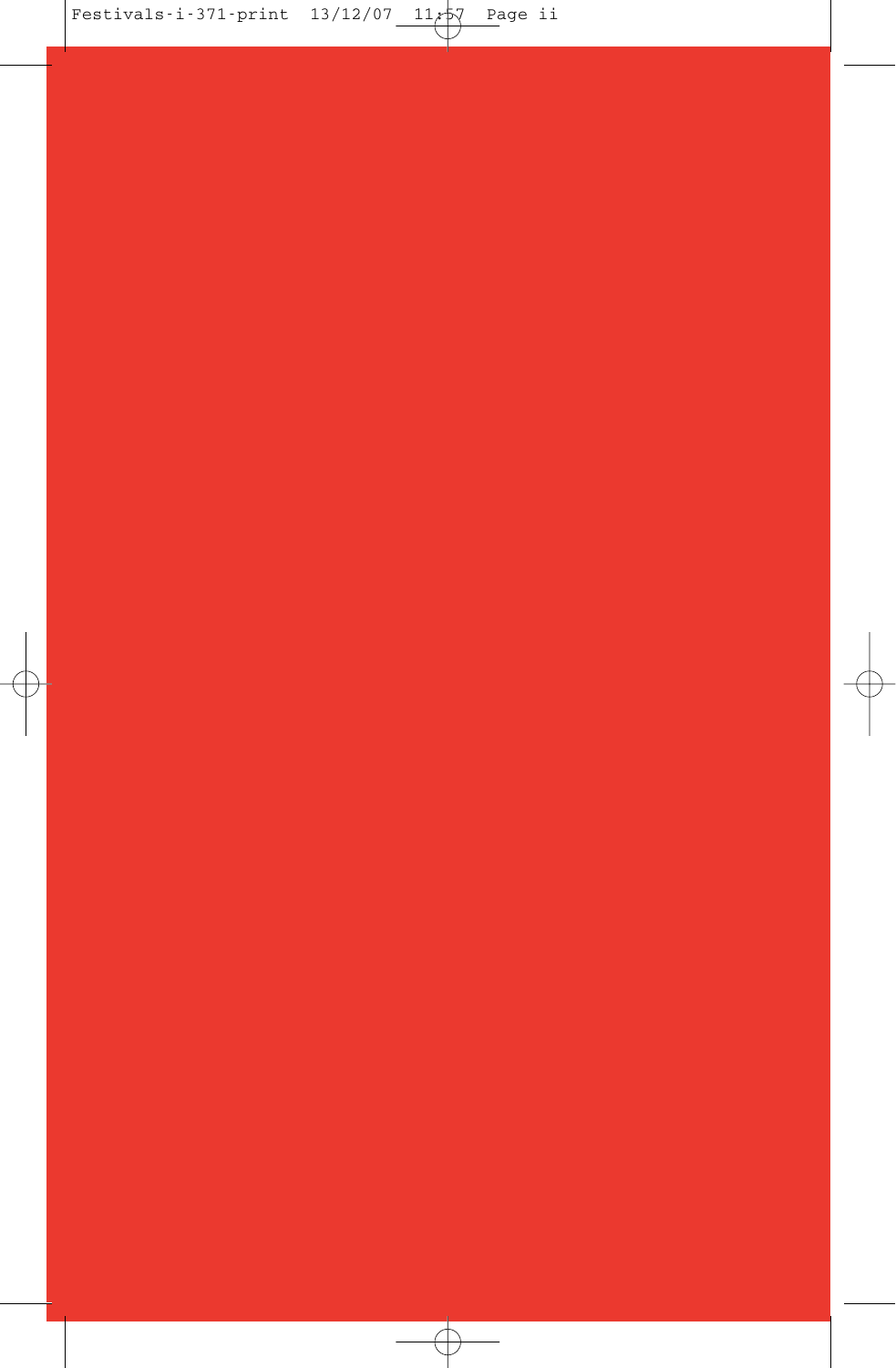# **Common Worship**

# *Church House Publishing*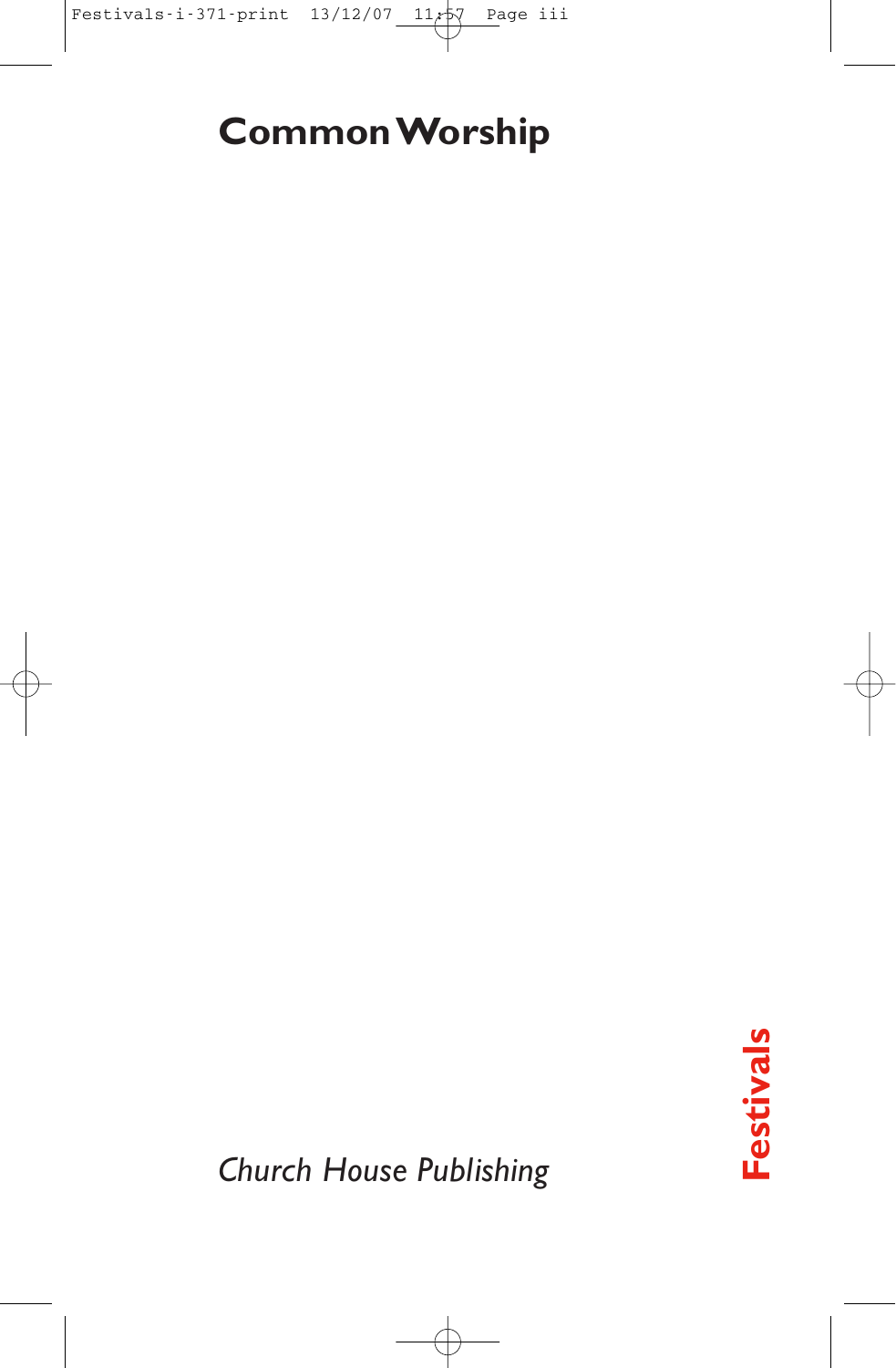| Published by         | Church House Publishing       |  |
|----------------------|-------------------------------|--|
|                      | Church House                  |  |
|                      | <b>Great Smith Street</b>     |  |
|                      | London SWIP 3AZ               |  |
| Copyright ©          | The Archbishops' Council 2008 |  |
| Index $\circledcirc$ | Meg Davies 2008               |  |

First published 2008

ISBN 978-0-7151-2114-6

All rights reserved. No part of this publication may be reproduced in any form or by any means, electronic or mechanical, including photocopying, recording, or any information storage or retrieval system, except as stated below, without written permission.

Texts for local use: the arrangements which apply to local editions of services cover reproduction on a non-commercial basis both for a single occasion and for repeated use. Details are available in the booklet *A Brief Guide to Liturgical Copyright* (see Copyright Information on page 463 for further information).

Printed and bound in the EU for Cambridge University Press on 50gsm Primapages Ivory

Typeset in Gill Sans by John Morgan studio Music typeset by The Art of Music Designed by Derek Birdsall RDI and John Morgan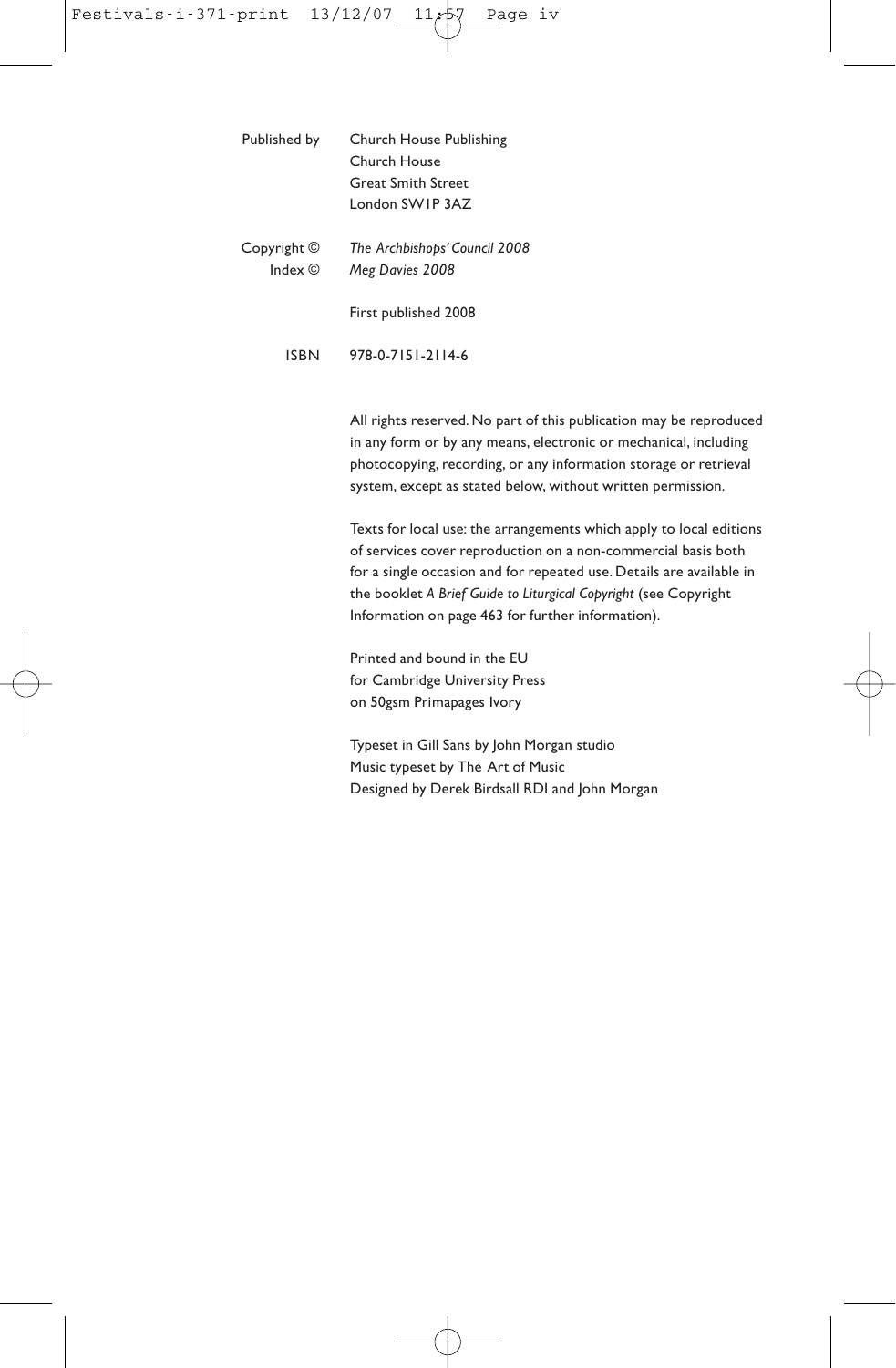# **Contents**

- **vi** Authorization
- Introduction
- **The Calendar**
- **Rules to Order the Christian Year**
- **Lectionary Rules**
- **Festivals**
- **Lesser Festivals**
- **Holy Communion Order One**
- **Common of the Saints**
- **Special Occasions**
- **Music for the Eucharistic Prayers**
- Copyright Information
- Codes for Liturgical Text
- Acknowledgements
- Sources and Copyright Holders
- Index of Biblical References
- General Index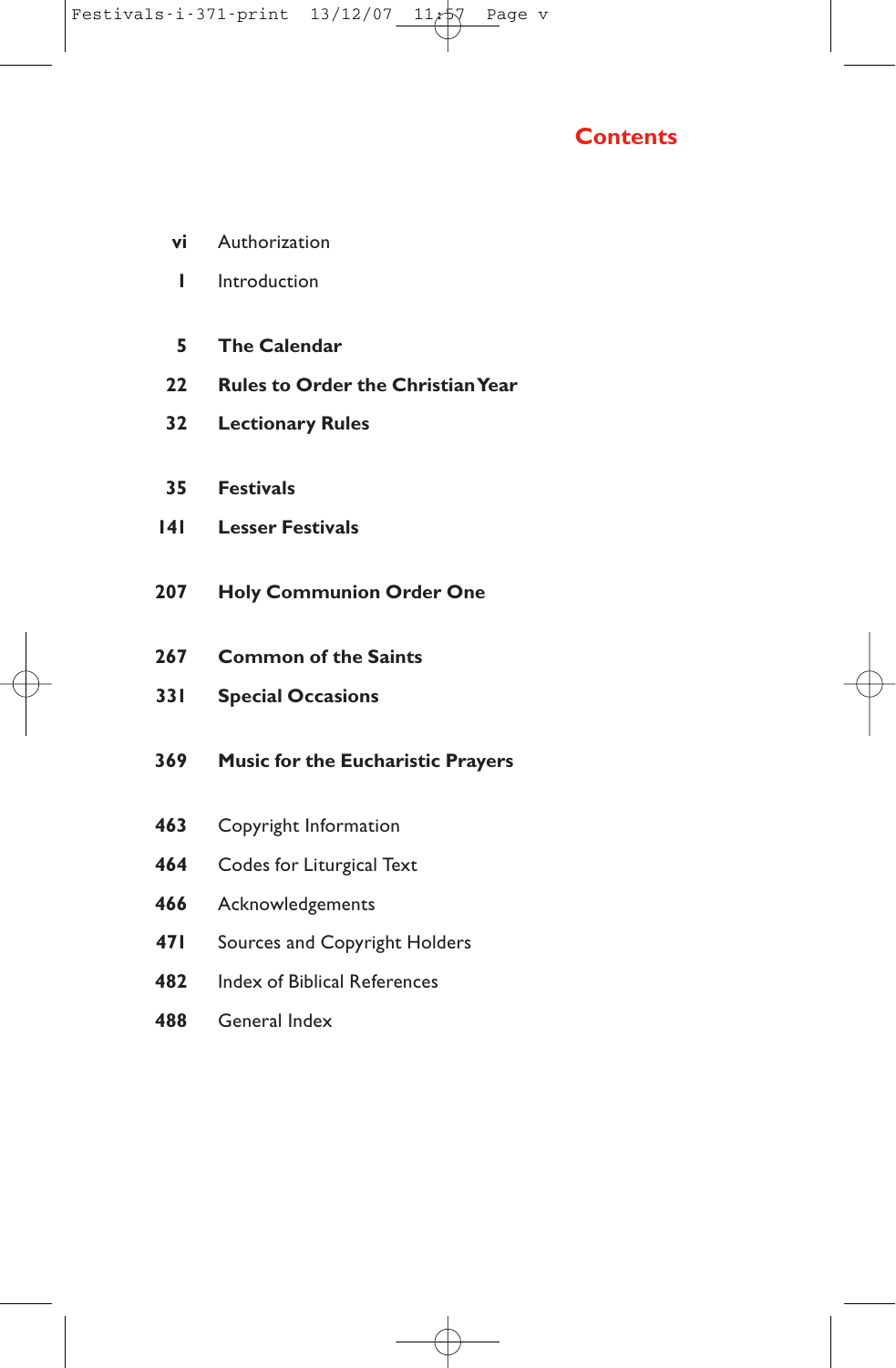# **Authorization**

The following material is authorized pursuant to Canon B 2 of the Canons of the Church of England for use until further resolution of the General Synod:

- ¶ The Calendar
- **T** Rules to order the Christian Year
- **T** Rules to order how the Psalter and the rest of Holy Scripture are appointed to be read
- **T** The Order for the Celebration of Holy Communion also called The Eucharist and The Lord's Supper
- ¶ General Rules
- **T** Collects and Post Communions
- $\P$  Texts marked  $\dagger$  in the list of sources
- ¶ The Lectionary

The remaining material in *Common Worship: Festivals* has been commended by the House of Bishops of the General Synod for use by the minister in exercise of his or her discretion under Canon B 5 of the Canons of the Church of England.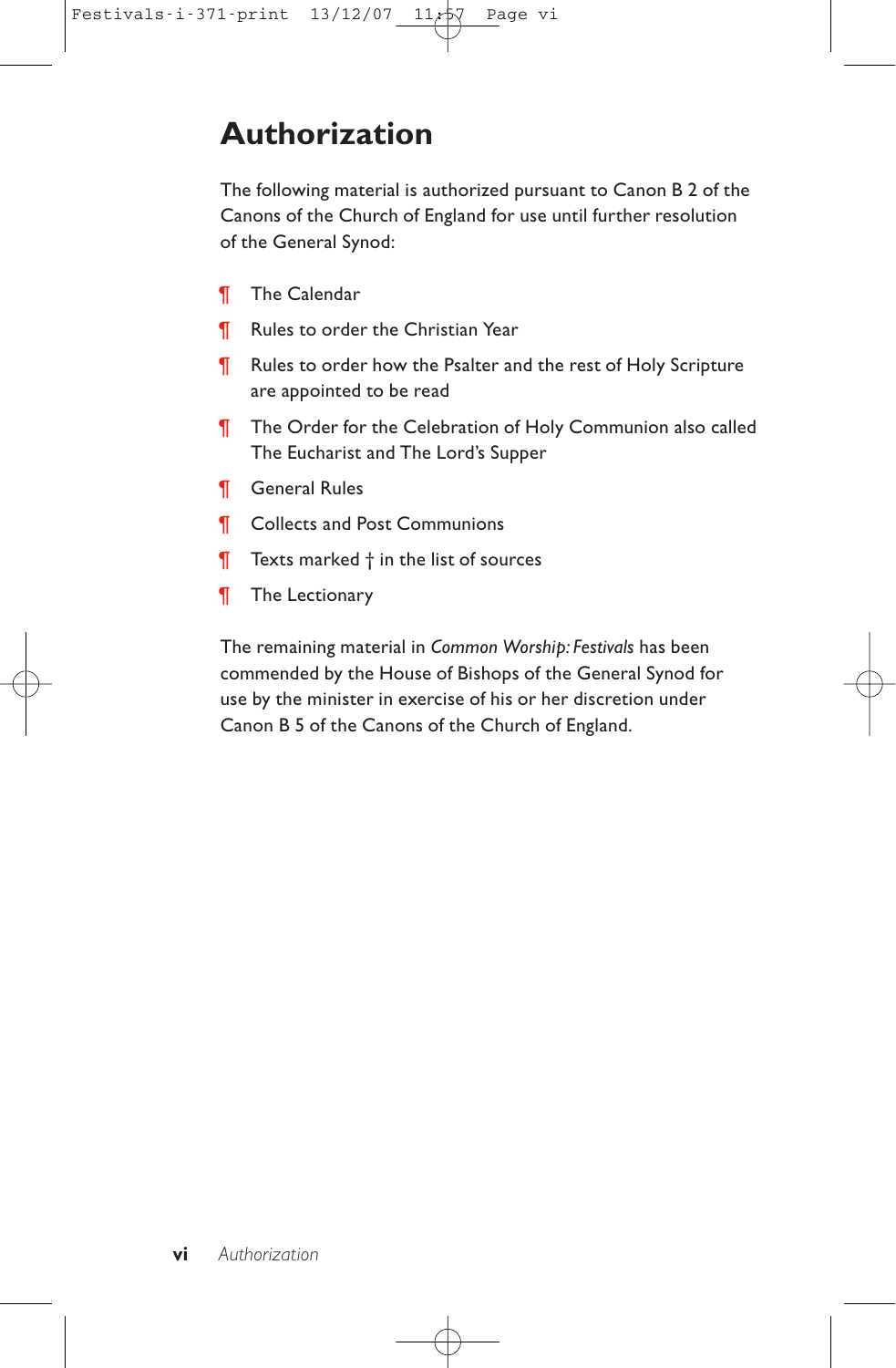# **Introduction**

#### *Holy Days*

From early times the Christian Church has celebrated those in whom it has seen, with particular clarity, the power of God to transform human lives – those who first heard lesus' teaching and followed his call, those who received the Holy Spirit at Pentecost and carried forward the Church's mission in its beginnings, and those who have succeeded and been inspired by them in subsequent generations. The present volume provides resources for the celebration of the individual holy days, distributed through the Christian Year, on which these 'saints' or holy men and women are remembered. These holy days are of two kinds:

- ¶ *Festivals*, which commemorate the Blessed Virgin Mary, the Apostles and the Evangelists, who represent the first generation of the Church's life and the beginning of its mission after Christ. Festivals always have their own Collect and readings for Holy Communion and for Morning and Evening Prayer.
- ¶ *Lesser Festivals* (whose observance is optional), which celebrate for the most part holy men and women who lived after the time of the apostles and down to our own day, the grace and power of God having been at work in every century of the Church's life. Each Lesser Festival has a Collect and a Post Communion. (The Post Communion may be individual to that occasion, or may be common to a whole class to which the festival belongs, e.g. Teachers of the Faith.) Some Lesser Festivals have their own readings at Holy Communion (but not at Morning and Evening Prayer).

This volume includes resources for the observance of all these days, as well as for certain Special Occasions, such as those on which the Church prays for the Guidance of the Holy Spirit or the Peace of the World.

The Common Worship Calendar also includes *Commemorations*. These are observed only by a mention in prayers of intercession and thanksgiving; liturgical resources are therefore not required. (A Lesser Festival which is not observed as such may instead be kept as a Commemoration.)

Because the contents of this volume are principally concerned with the saints of the Christian Church, it may be said to deal with the Church's *sanctorale*.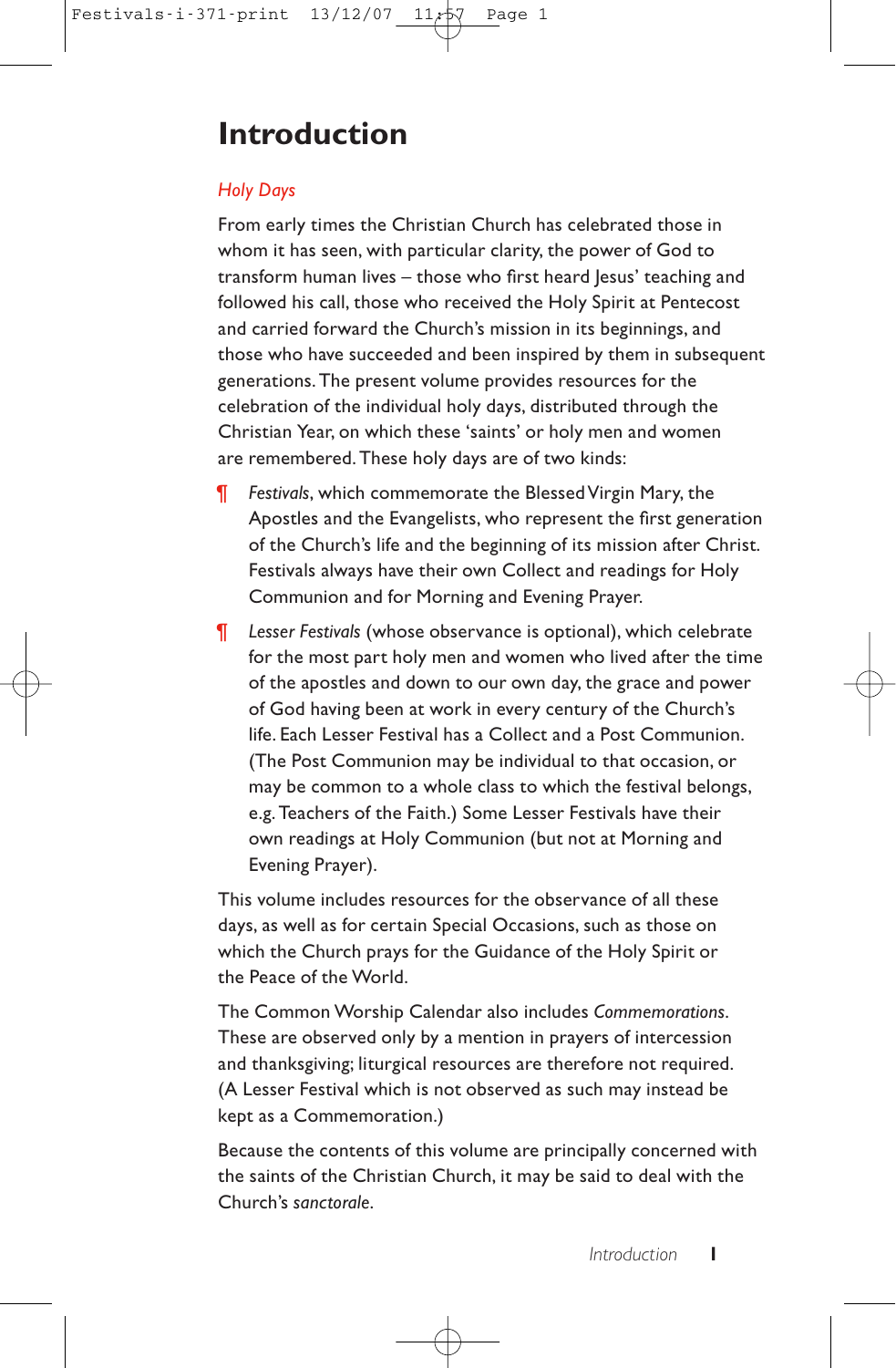#### *Seasons*

*Common Worship: Festivals* complements *Common Worship: Times and Seasons,* which deals with the Church's *temporale*, that is, the scheme of the times and seasons of the Christian Year. This is built around two great liturgical cycles, which together articulate the drama of Christ's incarnation, passion and resurrection, and the gift of the Holy Spirit:

- from Advent, through Christmas and Epiphany to Candlemas;
- ¶ from Lent, through Passiontide to Easter and Pentecost.

The beginning, end and central moments of the two cycles are marked by Principal Feasts and Principal Holy Days: Christmas Day, the Epiphany, and the Presentation of Christ (Candlemas) for the first, and Ash Wednesday, Maundy Thursday, Good Friday, Easter Day, Ascension Day, and Pentecost (Whit Sunday) for the second.

The periods before the first cycle and after the second also include associated Principal Feasts and Festivals:

- ¶ Advent is preceded by a period between All Saints' Day and the First Sunday of Advent, when the Church celebrates and reflects upon the reign of Christ in earth and heaven; this period begins with All Saints' Day (a Principal Feast) and its last Sunday (the Sunday next before Advent) is the Festival of Christ the King.
- ¶ Pentecost is followed by Trinity Sunday (a Principal Feast) and the Day of Thanksgiving for the Institution of Holy Communion (which may be celebrated as a Festival).

*Times and Seasons* provides resources for both cycles, with their associated Principal Feasts, Principal Holy Days and Festivals, and also for the celebrations of the agricultural year and for the Ember seasons when the Church prays for those who are to be ordained to the sacred ministry.

#### *The Contents of this Volume*

There is an important difference in the way in which *Common Worship: Festivals* has been designed to be used, as compared with *Times and Seasons*. *Times and Seasons* is a bank of resources on which those who are preparing orders of service for the particular Sundays, Principal Feasts and Principal Holy Days can draw; it is not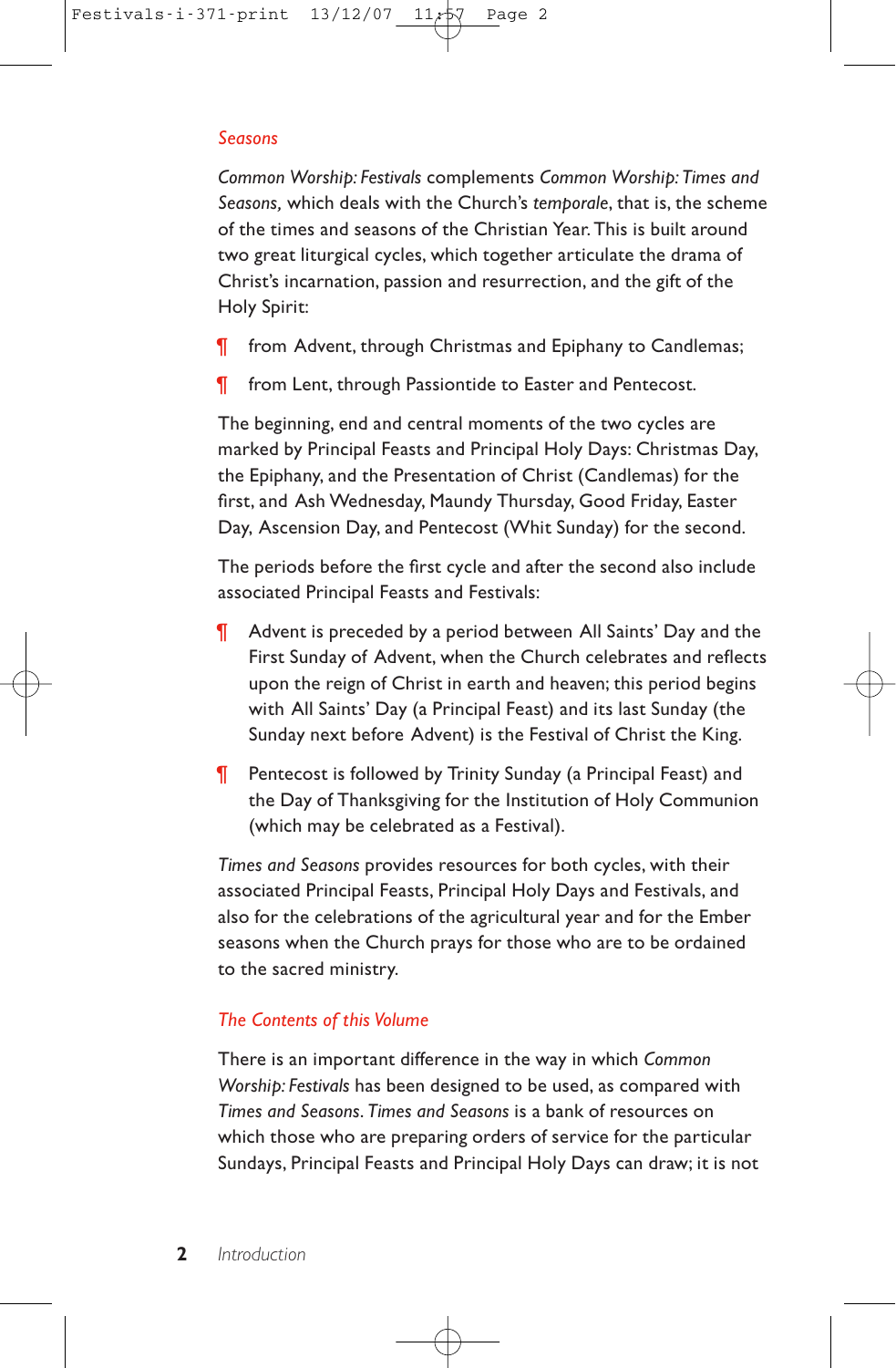designed to be used directly at the holy table during a celebration of Holy Communion. *Festivals*, by contrast, has been designed for use as a president's book when Holy Communion is celebrated on a Festival, Lesser Festival or Special Occasion, according to Order One in contemporary language. It includes every liturgical text that is needed for a celebration, though not the texts of the lectionary readings. (A Bible, or a book in which the readings are printed in full, will therefore be needed.)

For some of the Festivals, and all but one of the Lesser Festivals, the resources provided in *Festivals* are the 'Commons' appropriate to a class of occasions, rather than resources specific to each occasion. Because none of the Commons is suitable for the Commemoration of the Faithful Departed (a Lesser Festival), resources have been supplied from the provision in *Times and Seasons*.

For Special Occasions, resources have been included (in addition to the Collect, lectionary references and Post Communion) where these could be compiled from material in *Times and Seasons*. The aim has been to provide here at least one text of each type (one invitation to confession, one kyrie confession, etc.). Further resources may be found in *Times and Seasons*.

Because the Annunciation of Our Lord to the Blessed Virgin Mary is related to the incarnational theme of the Christmas cycle, rather than to the season of Lent or Easter in which it falls, and because it usually falls on a weekday, provision for it is included in this volume. By contrast, because Harvest Festival belongs with the celebrations of the agricultural year, and the Festivals of the Baptism of Christ and Christ the King are closely attached to the seasons in which they fall, provision for them is made in *Times and Seasons*.

Like the other volumes in the *Common Worship* series, of which *Common Worship: Festivals* is the last to be published, this book aims to help the members of the Church of England to respond in gratitude to God's gracious work of creation, redemption and sanctification, and, in the case of this volume in particular, to celebrate those who have gone before us in the Christian way and in whose company we journey:

Since we are surrounded by so great a cloud of witnesses … let us run with perseverance the race that is set before us, looking to Jesus the pioneer and perfecter of our faith. (*Hebrews 12.1,2*)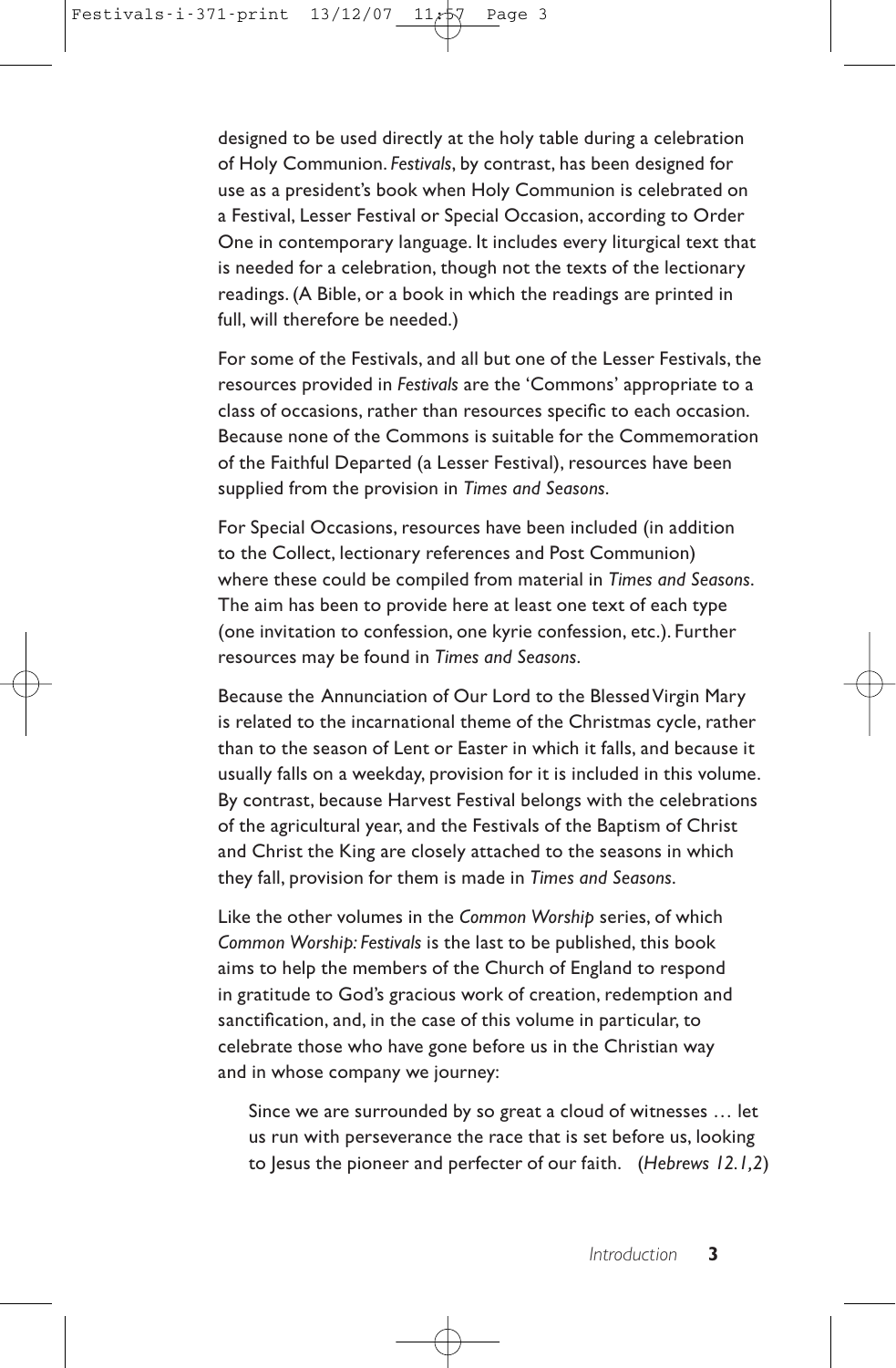

 $\overline{\bigoplus}$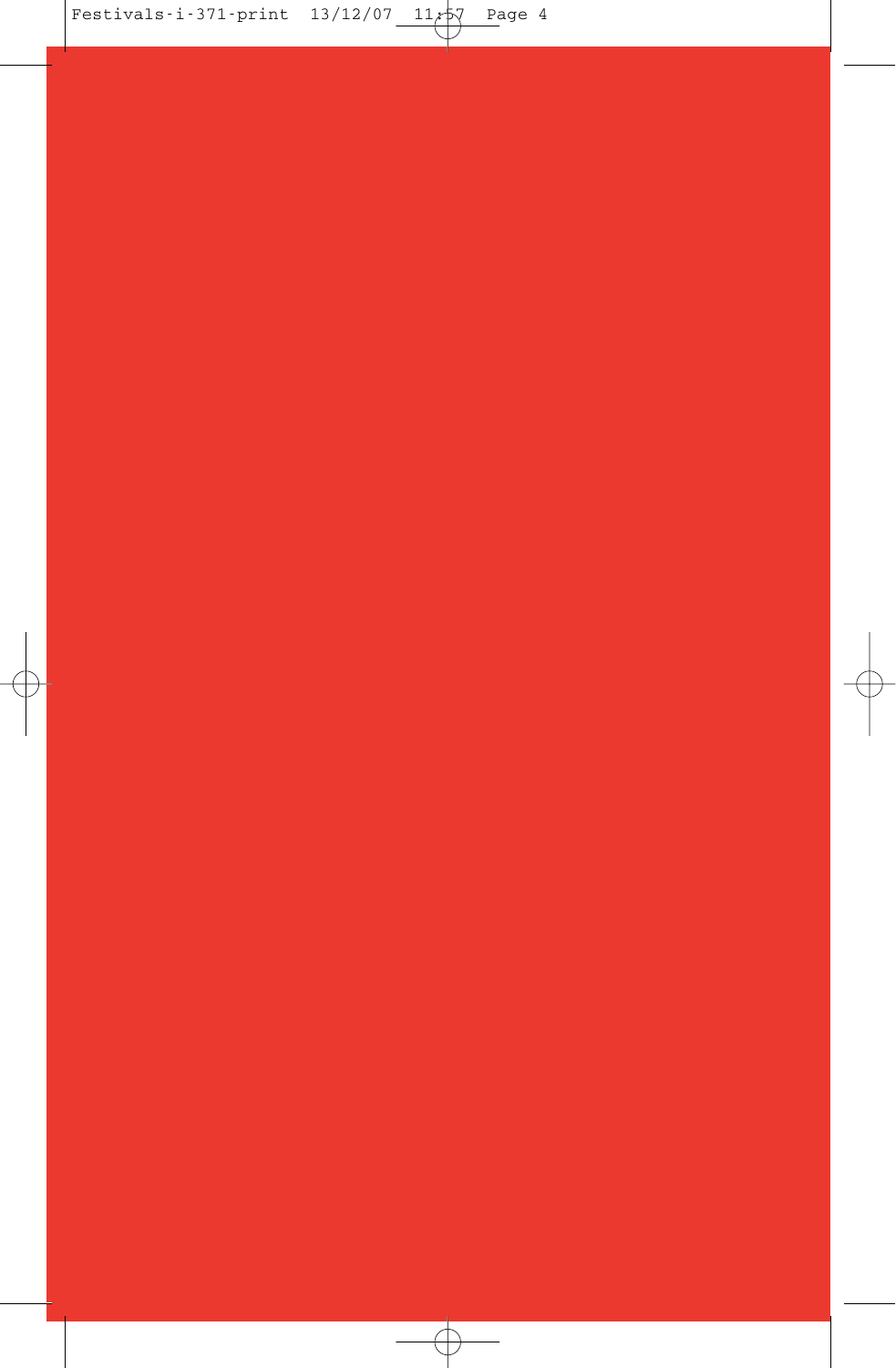# **The Calendar**

#### *For Rules to Order the Christian Year, see page 22.*

In the printing of the Calendar, Principal Feasts and other Principal Holy Days are printed in **bold**; Festivals are printed in roman typeface; other Sundays and Lesser Festivals are printed in ordinary roman typeface, in black. Commemorations are printed in *italics.*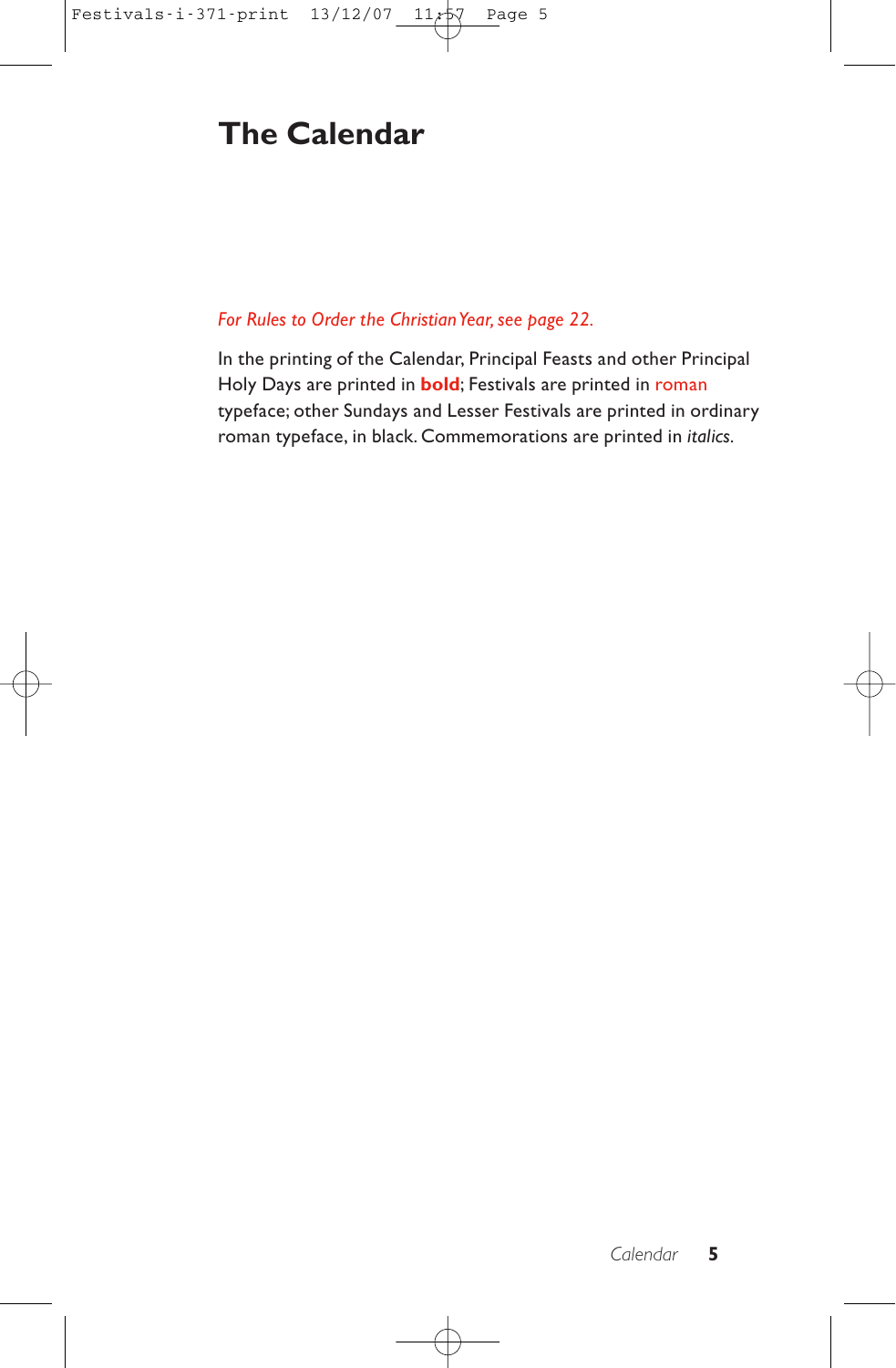# ¶ *The Seasons*

**Advent**

The First Sunday of Advent The Second Sunday of Advent The Third Sunday of Advent *From 17 December* (O Sapientia) *begin the eight days of prayer before Christmas Day* The Fourth Sunday of Advent Christmas Eve

# **Christmas**

### **Christmas Day** *– 25 December* The First Sunday of Christmas

The Second Sunday of Christmas

*The days after Christmas Day until the Epiphany traditionally form a unity of days of special thanksgiving.*

# **Epiphany**

### **The Epiphany** – *6 January*

The Baptism of Christ – *The First Sunday of Epiphany* (The Second Sunday of Epiphany when 6 January is a Sunday) The Second Sunday of Epiphany The Third Sunday of Epiphany The Fourth Sunday of Epiphany **The Presentation of Christ in the Temple** (Candlemas)

– *2 February*

# **Ordinary Time**

*This begins on the day following the Presentation*

The Fifth Sunday before Lent The Fourth Sunday before Lent The Third Sunday before Lent The Second Sunday before Lent The Sunday next before Lent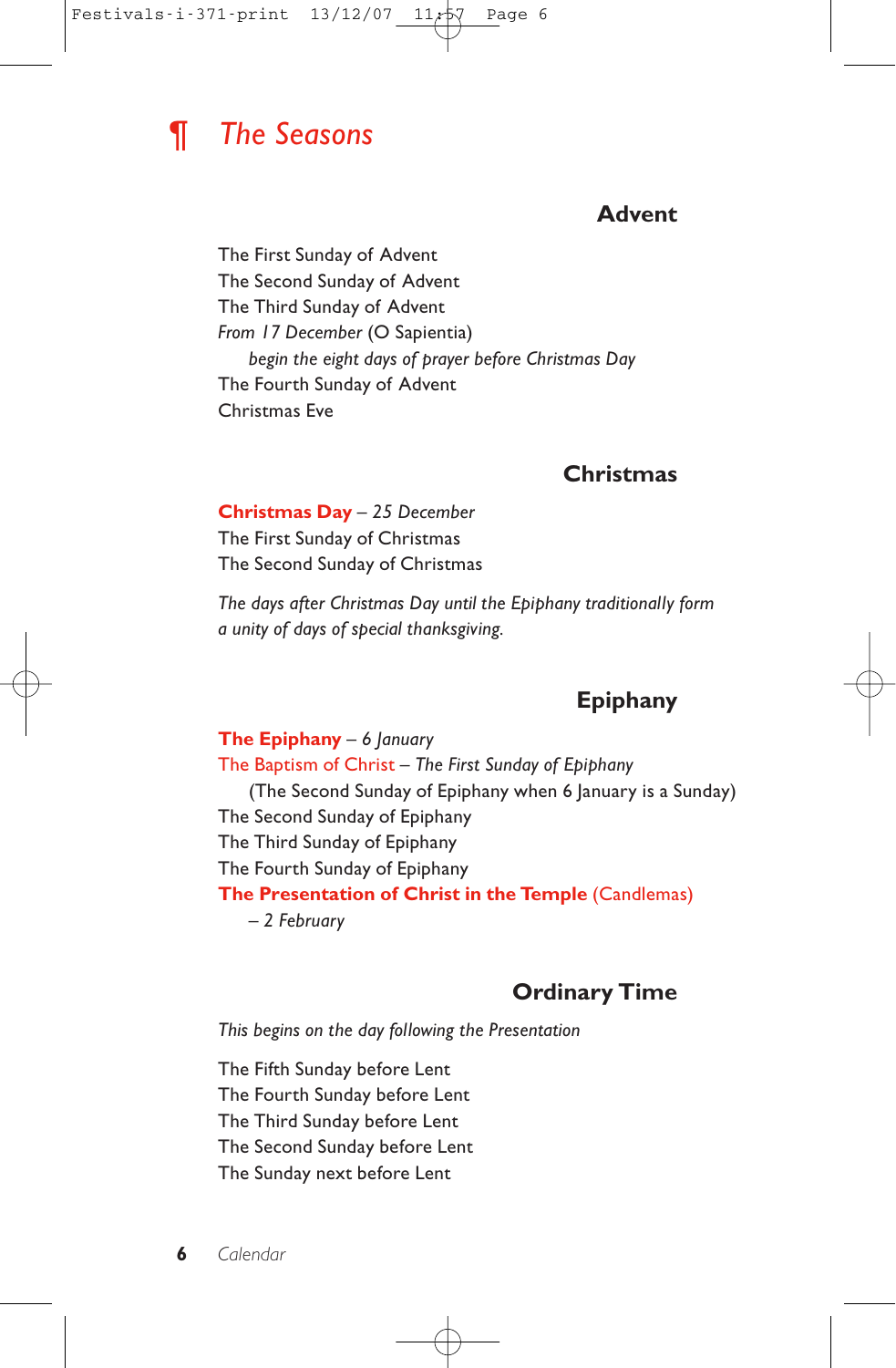Festivals-i-371-print  $13/12/07$   $11z\overline{6}$  Page

# **Lent**

#### **Ash Wednesday**

The First Sunday of Lent The Second Sunday of Lent The Third Sunday of Lent The Fourth Sunday of Lent – *Mothering Sunday* The Fifth Sunday of Lent *(Passiontide begins)* Palm Sunday Monday of Holy Week Tuesday of Holy Week Wednesday of Holy Week **Maundy Thursday Good Friday** Easter Eve

# **Easter**

### **Easter Day**

Monday of Easter Week Tuesday of Easter Week Wednesday of Easter Week Thursday of Easter Week Friday of Easter Week Saturday of Easter Week The Second Sunday of Easter The Third Sunday of Easter The Fourth Sunday of Easter The Fifth Sunday of Easter The Sixth Sunday of Easter

#### **Ascension Day**

*From Friday after Ascension Day begin the nine days of prayer before Pentecost* The Seventh Sunday of Easter – *Sunday after Ascension Day* **Pentecost** (Whit Sunday)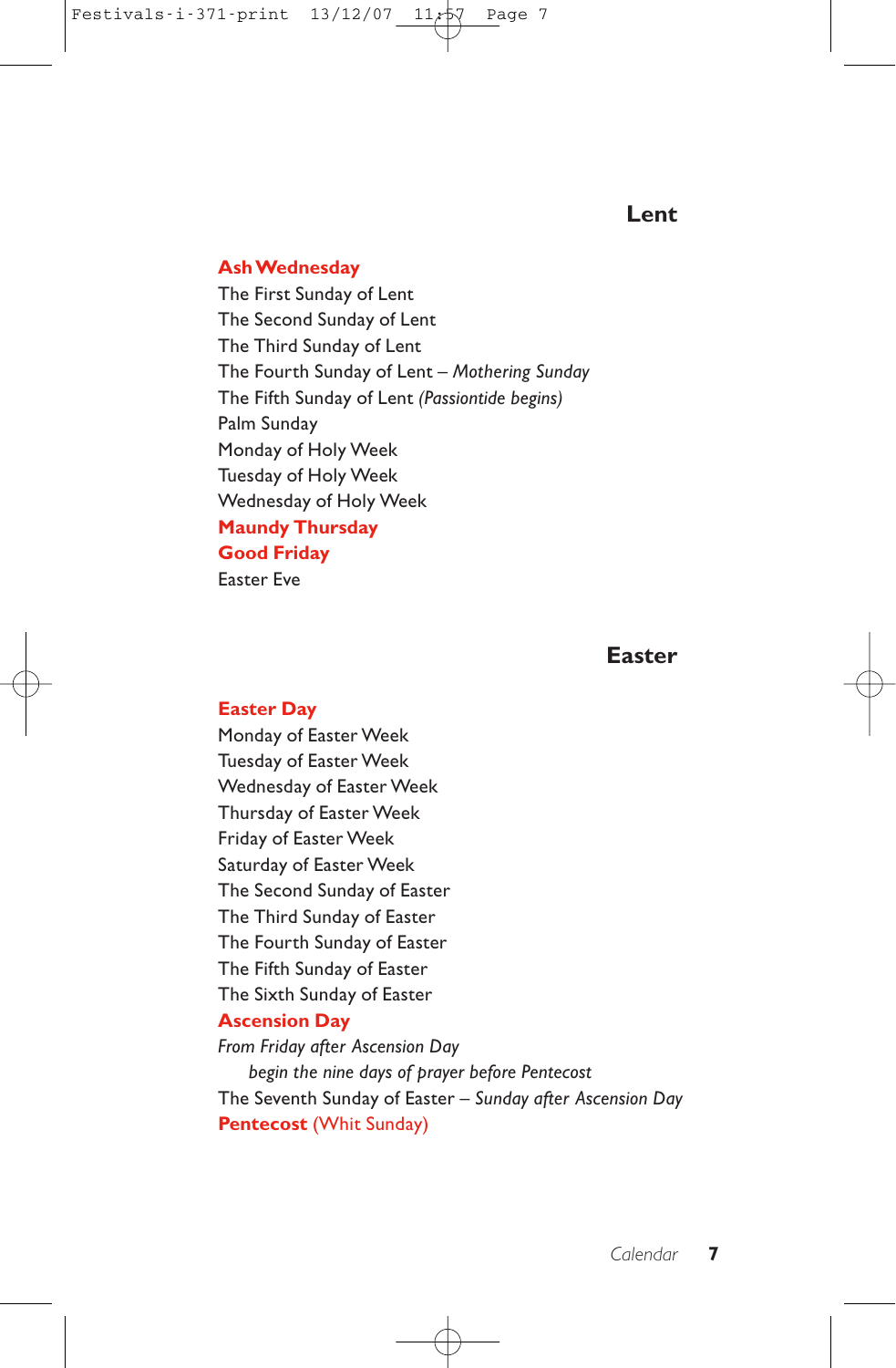# **Ordinary Time**

*This is resumed on the Monday following the Day of Pentecost*

#### **Trinity Sunday**

*The Thursday after Trinity Sunday may be observed as*  The Day of Thanksgiving for the Institution of Holy Communion

(Corpus Christi)

The First Sunday after Trinity The Second Sunday after Trinity The Third Sunday after Trinity The Fourth Sunday after Trinity The Fifth Sunday after Trinity The Sixth Sunday after Trinity The Seventh Sunday after Trinity The Eighth Sunday after Trinity The Ninth Sunday after Trinity The Tenth Sunday after Trinity The Eleventh Sunday after Trinity The Twelfth Sunday after Trinity The Thirteenth Sunday after Trinity The Fourteenth Sunday after Trinity The Fifteenth Sunday after Trinity The Sixteenth Sunday after Trinity The Seventeenth Sunday after Trinity The Eighteenth Sunday after Trinity The Nineteenth Sunday after Trinity The Twentieth Sunday after Trinity The Twenty-first Sunday after Trinity The Last Sunday after Trinity Dedication Festival – *The First Sunday in October or The Last Sunday after Trinity, if date unknown* **All Saints' Day** – *1 November The Sunday between 30 October and 5 November may be kept as All Saints' Sunday or as:* The Fourth Sunday before Advent The Third Sunday before Advent

The Second Sunday before Advent

Christ the King – *The Sunday next before Advent*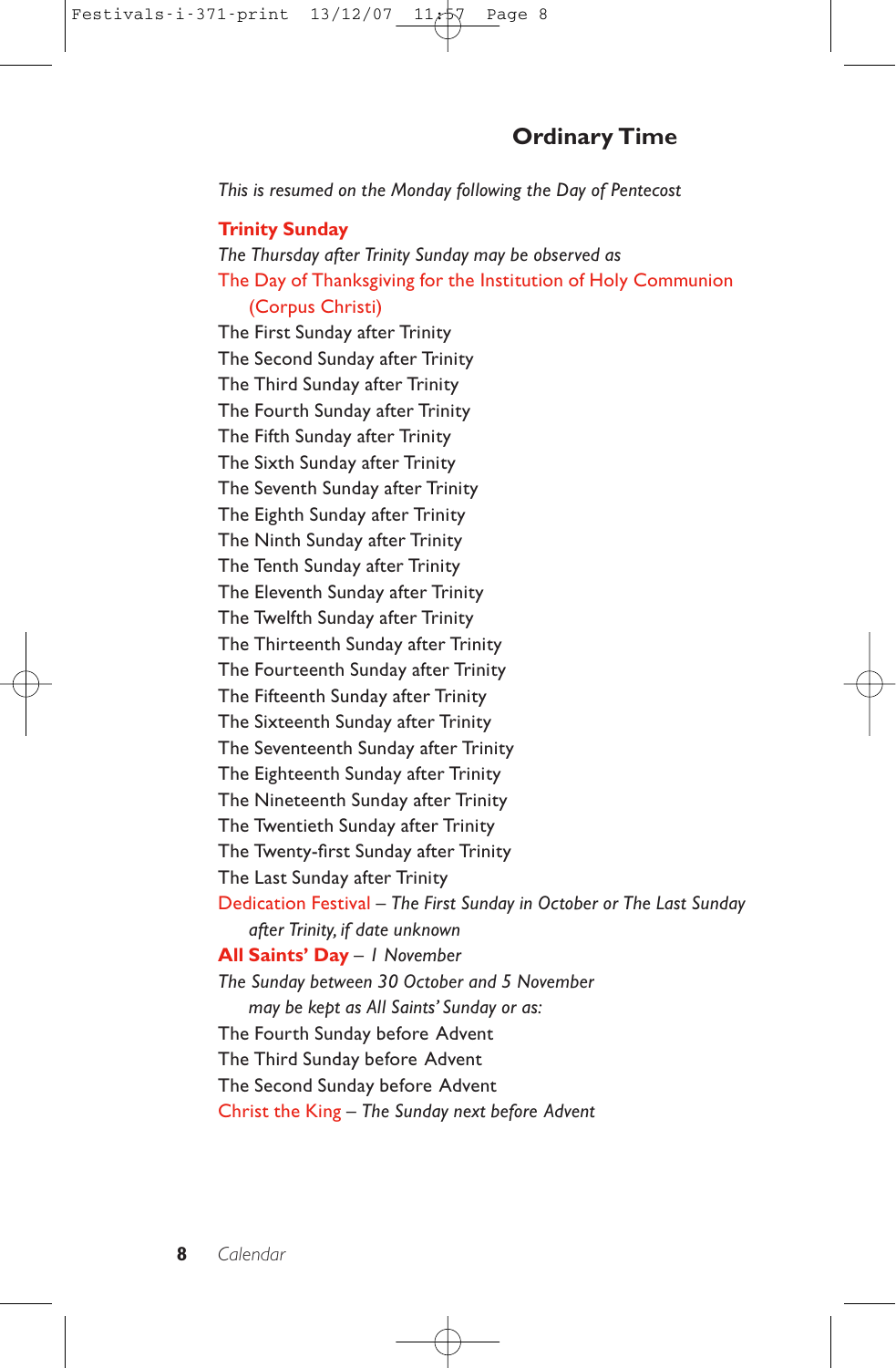# *¶ Holy Days*

*For the key to the typography, see page 5.*

# **January**

- 1 The Naming and Circumcision of Jesus
- 2 Basil the Great and Gregory of Nazianzus, Bishops, Teachers of the Faith, 379 and 389
- *2 Seraphim, Monk of Sarov, Spiritual Guide, 1833*
- *2 Vedanayagam Samuel Azariah, Bishop in South India, Evangelist, 1945*

# **6 The Epiphany**

- *10 William Laud, Archbishop of Canterbury, 1645*
- *11 Mary Slessor, Missionary in West Africa, 1915*
- 12 Aelred of Hexham, Abbot of Rievaulx, 1167
- *12 Benedict Biscop, Abbot of Wearmouth, Scholar, 689*
- 13 Hilary, Bishop of Poitiers, Teacher of the Faith, 367
- *13 Kentigern (Mungo), Missionary Bishop in Strathclyde and Cumbria, 603*
- *13 George Fox, Founder of the Society of Friends (the Quakers), 1691*
- 17 Antony of Egypt, Hermit, Abbot, 356
- *17 Charles Gore, Bishop, Founder of the Community of the Resurrection, 1932*
- *18–25 Week of Prayer for Christian Unity*
	- 19 Wulfstan, Bishop of Worcester, 1095
	- *20 Richard Rolle of Hampole, Spiritual Writer, 1349*
	- 21 Agnes, Child Martyr at Rome, 304
	- *22 Vincent of Saragossa, Deacon, first Martyr of Spain, 304*
	- 24 Francis de Sales, Bishop of Geneva, Teacher of the Faith, 1622
	- 25 The Conversion of Paul
	- 26 Timothy and Titus, Companions of Paul
	- 28 Thomas Aquinas, Priest, Philosopher, Teacher of the Faith, 1274
	- 30 Charles, King and Martyr, 1649
	- *31 John Bosco, Priest, Founder of the Salesian Teaching Order, 1888*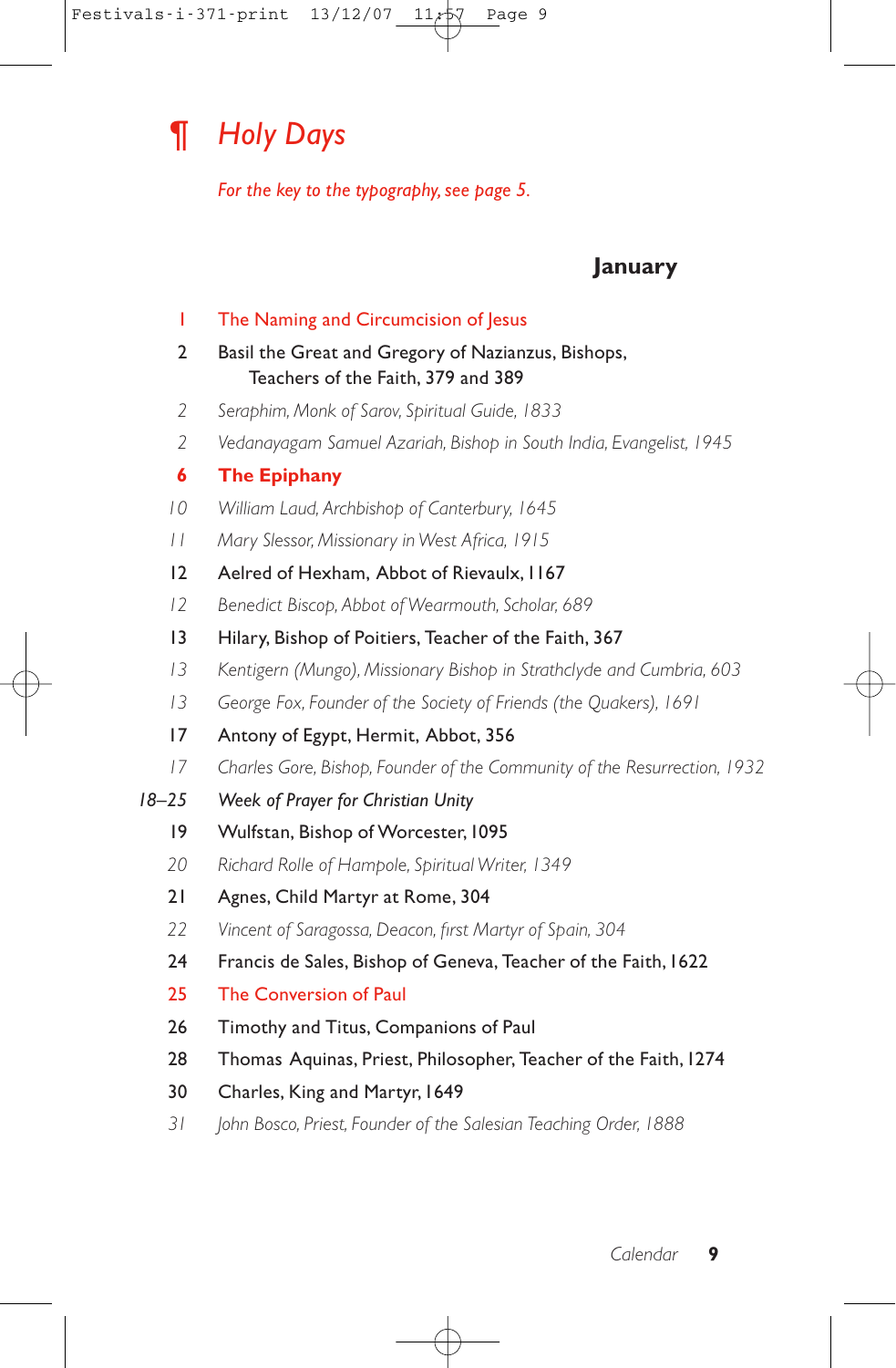# **February**

- *1 Brigid, Abbess of Kildare, c.525*
- **2 The Presentation of Christ in the Temple (Candlemas)**
- 3 Anskar, Archbishop of Hamburg, Missionary in Denmark and Sweden, 865
- *4 Gilbert of Sempringham, Founder of the Gilbertine Order, 1189*
- *6 The Martyrs of Japan, 1597*
- *10 Scholastica, sister of Benedict, Abbess of Plombariola, c.543*
- 14 Cyril and Methodius, Missionaries to the Slavs, 869 and 885
- *14 Valentine, Martyr at Rome, c.269*
- *15 Sigfrid, Bishop, Apostle of Sweden, 1045*
- *15 Thomas Bray, Priest, Founder of the SPCK and the SPG, 1730*
- 17 Janani Luwum, Archbishop of Uganda, Martyr, 1977
- 23 Polycarp, Bishop of Smyrna, Martyr, c.155
- 27 George Herbert, Priest, Poet, 1633

# **Alternative dates**

Matthias may be celebrated on 24 February instead of 14 May.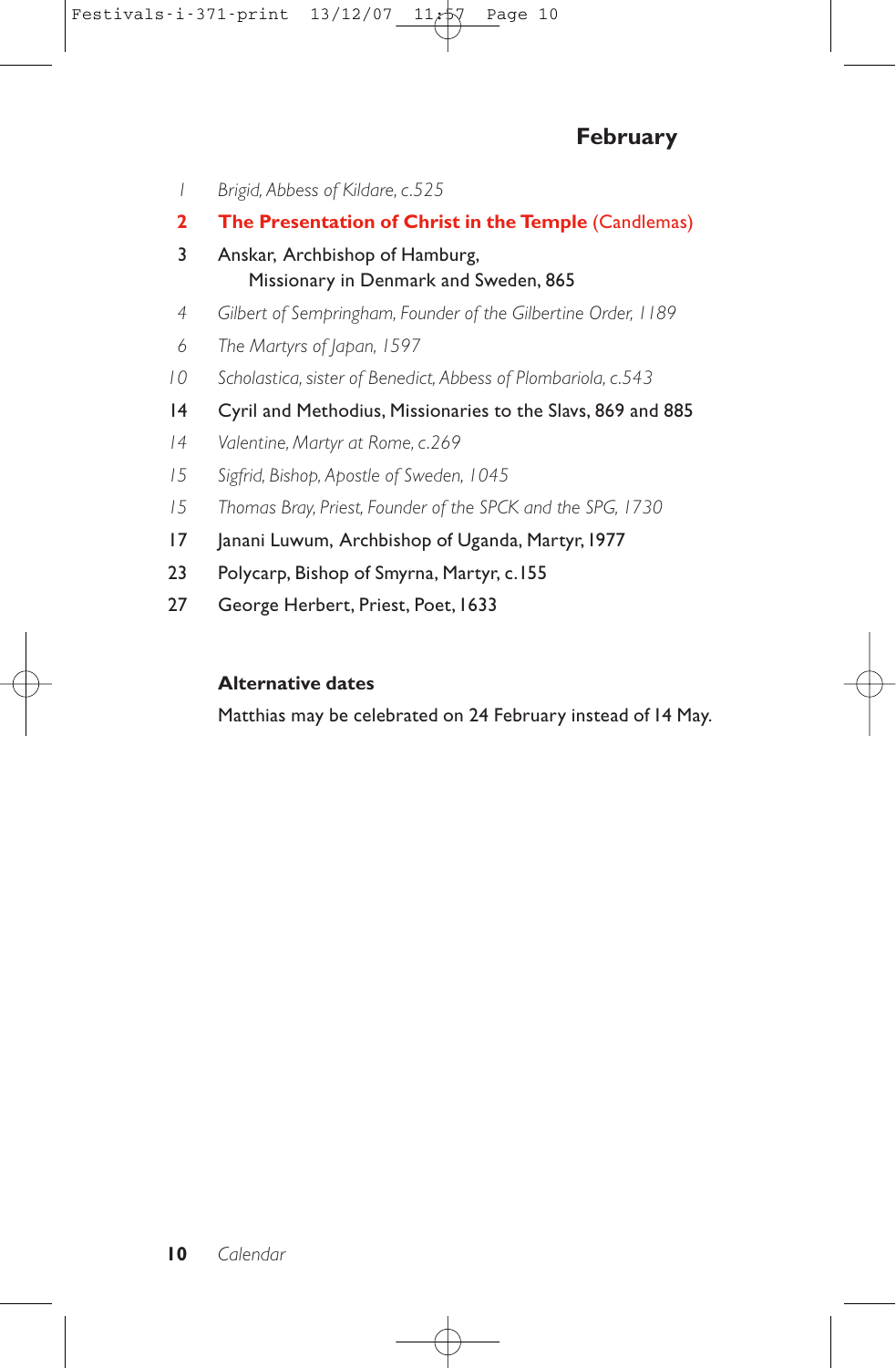# **March**

- 1 David, Bishop of Menevia, Patron of Wales, c.601
- 2 Chad, Bishop of Lichfield, Missionary, 672
- 7 Perpetua, Felicity and their Companions, Martyrs at Carthage, 203
- 8 Edward King, Bishop of Lincoln,1910
- *8 Felix, Bishop, Apostle to the East Angles, 647*
- *8 Geoffrey Studdert Kennedy, Priest, Poet, 1929*
- 17 Patrick, Bishop, Missionary, Patron of Ireland, c.460
- *18 Cyril, Bishop of Jerusalem, Teacher of the Faith, 386*
- 19 **Joseph of Nazareth**
- 20 Cuthbert, Bishop of Lindisfarne, Missionary, 687
- 21 Thomas Cranmer, Archbishop of Canterbury, Reformation Martyr, 1556
- *24 Walter Hilton of Thurgarton, Augustinian Canon, Mystic, 1396*
- *24 Oscar Romero, Archbishop of San Salvador, Martyr, 1980*
- **25 The Annunciation of Our Lord to the Blessed Virgin Mary**
- *26 Harriet Monsell, Founder of the Community of St John the Baptist, 1883*
- *31 John Donne, Priest, Poet, 1631*

# **Alternative dates**

Chad may be celebrated with Cedd on 26 October instead of 2 March.

Cuthbert may be celebrated on 4 September instead of 20 March*.*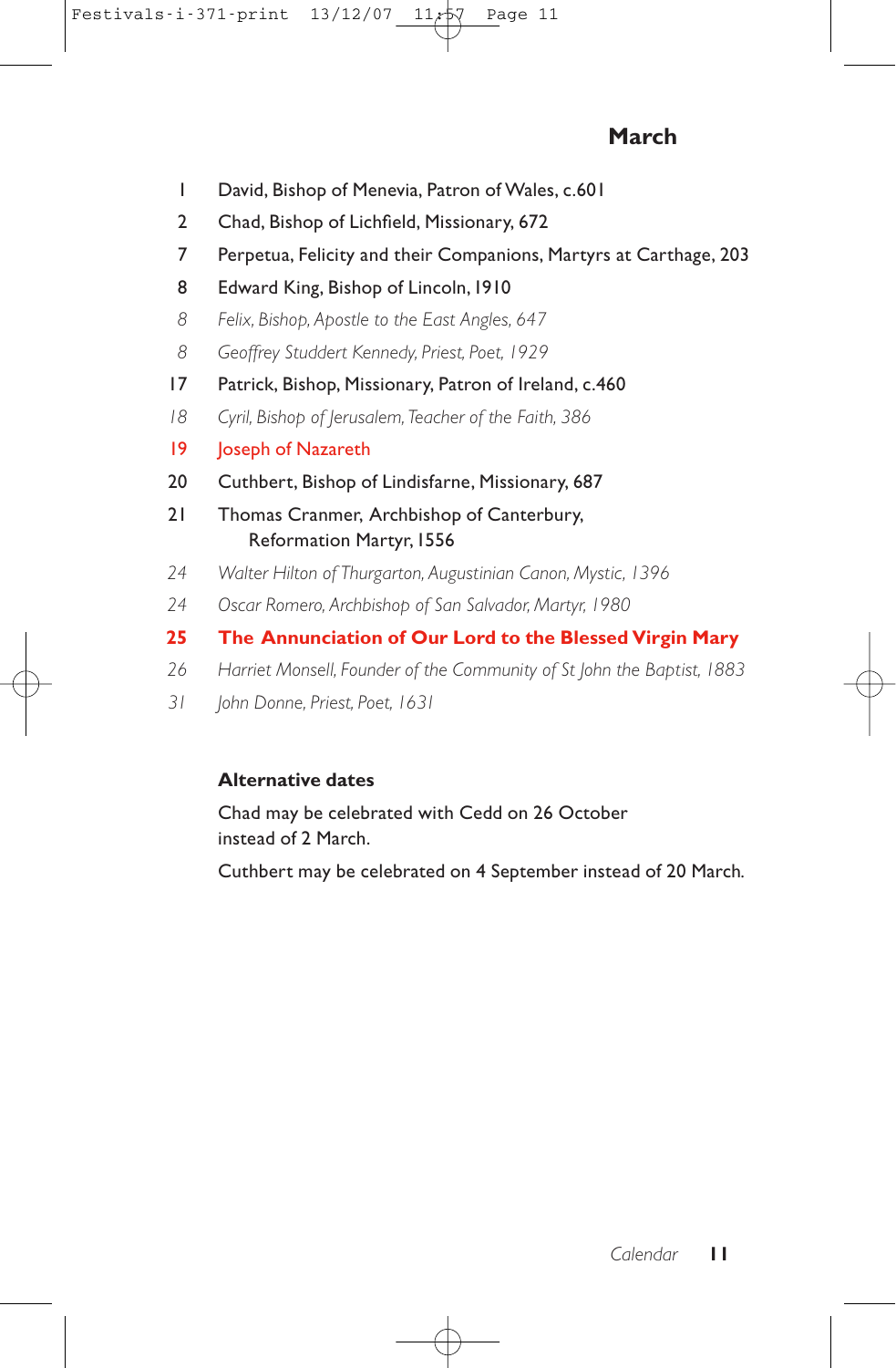Festivals-i-371-print  $13/12/07$   $11/57$  Page 12

# **April**

- *9 Dietrich Bonhoeffer, Lutheran Pastor, Martyr, 1945*
- 10 William Law, Priest, Spiritual Writer,1761
- *10 William of Ockham, Friar, Philosopher, Teacher of the Faith, 1347*
- *11 George Augustus Selwyn, first Bishop of New Zealand, 1878*
- *16 Isabella Gilmore, Deaconess, 1923*
- 19 Alphege, Archbishop of Canterbury, Martyr,1012
- 21 Anselm, Abbot of Le Bec, Archbishop of Canterbury, Teacher of the Faith, 1109
- 23 George, Martyr, Patron of England, c.304
- *24 Mellitus, Bishop of London, first Bishop at St Paul's, 624*
- 25 Mark the Evangelist
- *27 Christina Rossetti, Poet, 1894*
- *28 Peter Chanel, Missionary in the South Pacific, Martyr, 1841*
- 29 Catherine of Siena, Teacher of the Faith, 1380
- *30 Pandita Mary Ramabai, Translator of the Scriptures, 1922*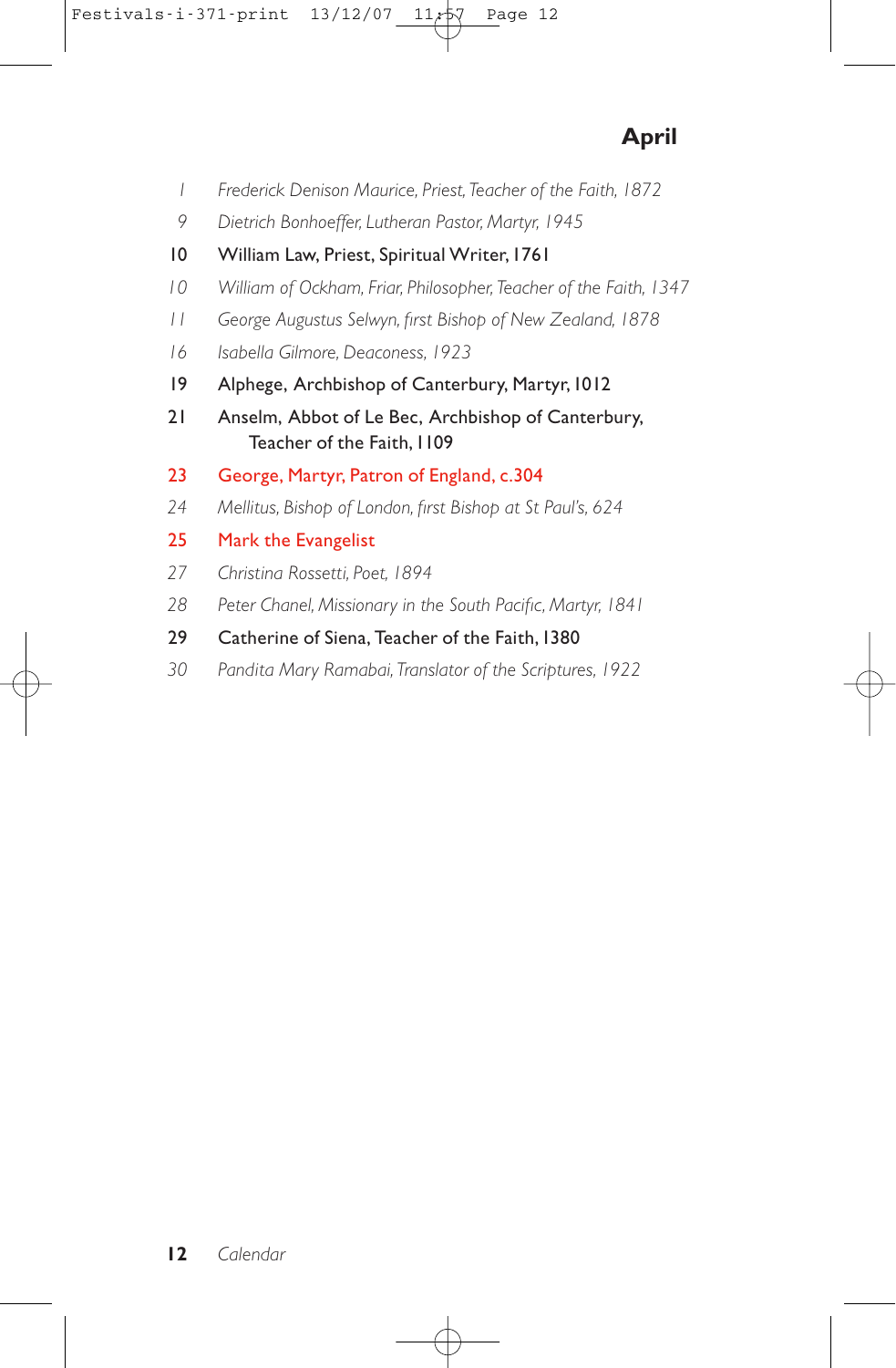Festivals-i-371-print  $13/12/07$   $11/57$  Page 13

# **May**

## 1 Philip and James, Apostles

- 2 Athanasius, Bishop of Alexandria, Teacher of the Faith, 373
- 4 English Saints and Martyrs of the Reformation Era
- 8 **Julian of Norwich, Spiritual Writer, c.1417**
- 14 Matthias the Apostle
- *16 Caroline Chisholm, Social Reformer, 1877*
- 19 Dunstan, Archbishop of Canterbury, Restorer of Monastic Life, 988
- 20 Alcuin of York, Deacon, Abbot of Tours, 804
- *21 Helena, Protector of the Holy Places, 330*
- 24 John and Charles Wesley, Evangelists, Hymn Writers, 1791 and 1788
- 25 The Venerable Bede, Monk at Jarrow, Scholar, Historian, 735
- *25 Aldhelm, Bishop of Sherborne, 709*
- 26 Augustine, first Archbishop of Canterbury, 605
- *26 John Calvin, Reformer, 1564*
- *26 Philip Neri, Founder of the Oratorians, Spiritual Guide, 1595*
- *28 Lanfranc, Prior of Le Bec, Archbishop of Canterbury, Scholar, 1089*
- 30 Josephine Butler, Social Reformer,1906
- *30 Joan of Arc, Visionary, 1431*
- *30 Apolo Kivebulaya, Priest, Evangelist in Central Africa, 1933*
- 31 The Visit of the Blessed Virgin Mary to Elizabeth

### **Alternative dates**

Matthias may be celebrated on 24 February instead of 14 May.

The Visit of the Blessed Virgin Mary to Elizabeth may be celebrated on 2 July instead of 31 May.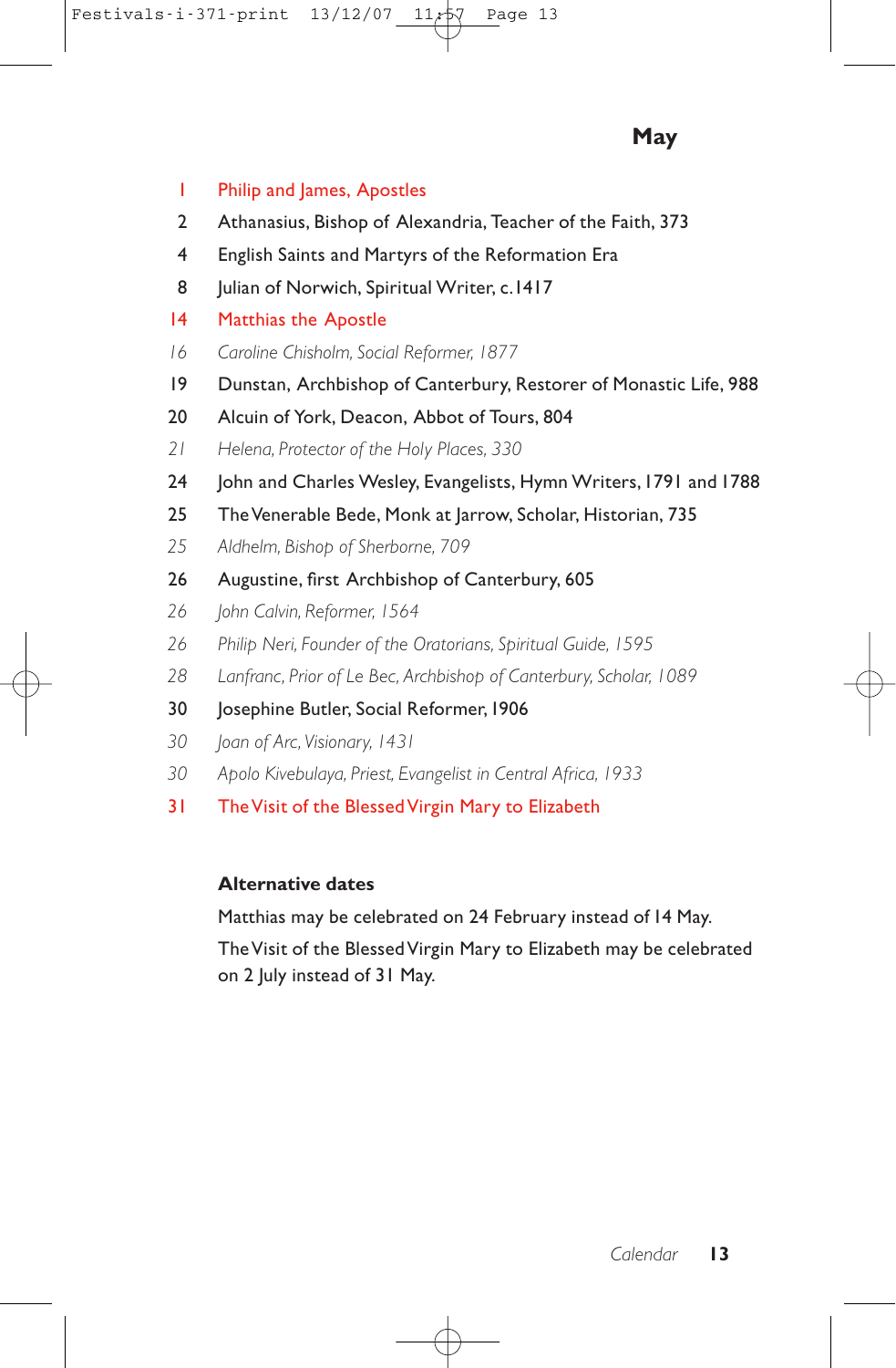# **June**

| I               | Justin, Martyr at Rome, c.165                                                      |  |
|-----------------|------------------------------------------------------------------------------------|--|
| 3               | The Martyrs of Uganda, 1885-7 and 1977                                             |  |
| 4               | Petroc, Abbot of Padstow, 6th century                                              |  |
| 5               | Boniface (Wynfrith) of Crediton, Bishop, Apostle of Germany,<br>Martyr, 754        |  |
| 6               | Ini Kopuria, Founder of the Melanesian Brotherhood, 1945                           |  |
| 8               | Thomas Ken, Bishop of Bath and Wells, Nonjuror,<br>Hymn Writer, 1711               |  |
| 9               | Columba, Abbot of Iona, Missionary, 597                                            |  |
| 9               | Ephrem of Syria, Deacon, Hymn Writer, Teacher of the Faith, 373                    |  |
| П               | <b>Barnabas the Apostle</b>                                                        |  |
| $\overline{14}$ | Richard Baxter, Puritan Divine, 1691                                               |  |
| 15              | Evelyn Underhill, Spiritual Writer, 1941                                           |  |
| 16              | Richard, Bishop of Chichester, 1253                                                |  |
| 16              | Joseph Butler, Bishop of Durham, Philosopher, 1752                                 |  |
| 17              | Samuel and Henrietta Barnett, Social Reformers, 1913 and 1936                      |  |
| 18              | Bernard Mizeki, Apostle of the MaShona, Martyr, 1896                               |  |
| 19              | Sundar Singh of India, Sadhu (holy man), Evangelist,<br>Teacher of the Faith, 1929 |  |
| 22              | Alban, first Martyr of Britain, c.250                                              |  |
| 23              | Etheldreda, Abbess of Ely, c.678                                                   |  |
| 24              | The Birth of John the Baptist                                                      |  |
| 27              | Cyril, Bishop of Alexandria, Teacher of the Faith, 444                             |  |
| 28              | Irenæus, Bishop of Lyons, Teacher of the Faith, c.200                              |  |
| 29              | Peter and Paul, Apostles                                                           |  |
|                 | <b>Alternative dates</b>                                                           |  |
|                 | Peter the Apostle may be celebrated alone, without Paul,                           |  |

on 29 June.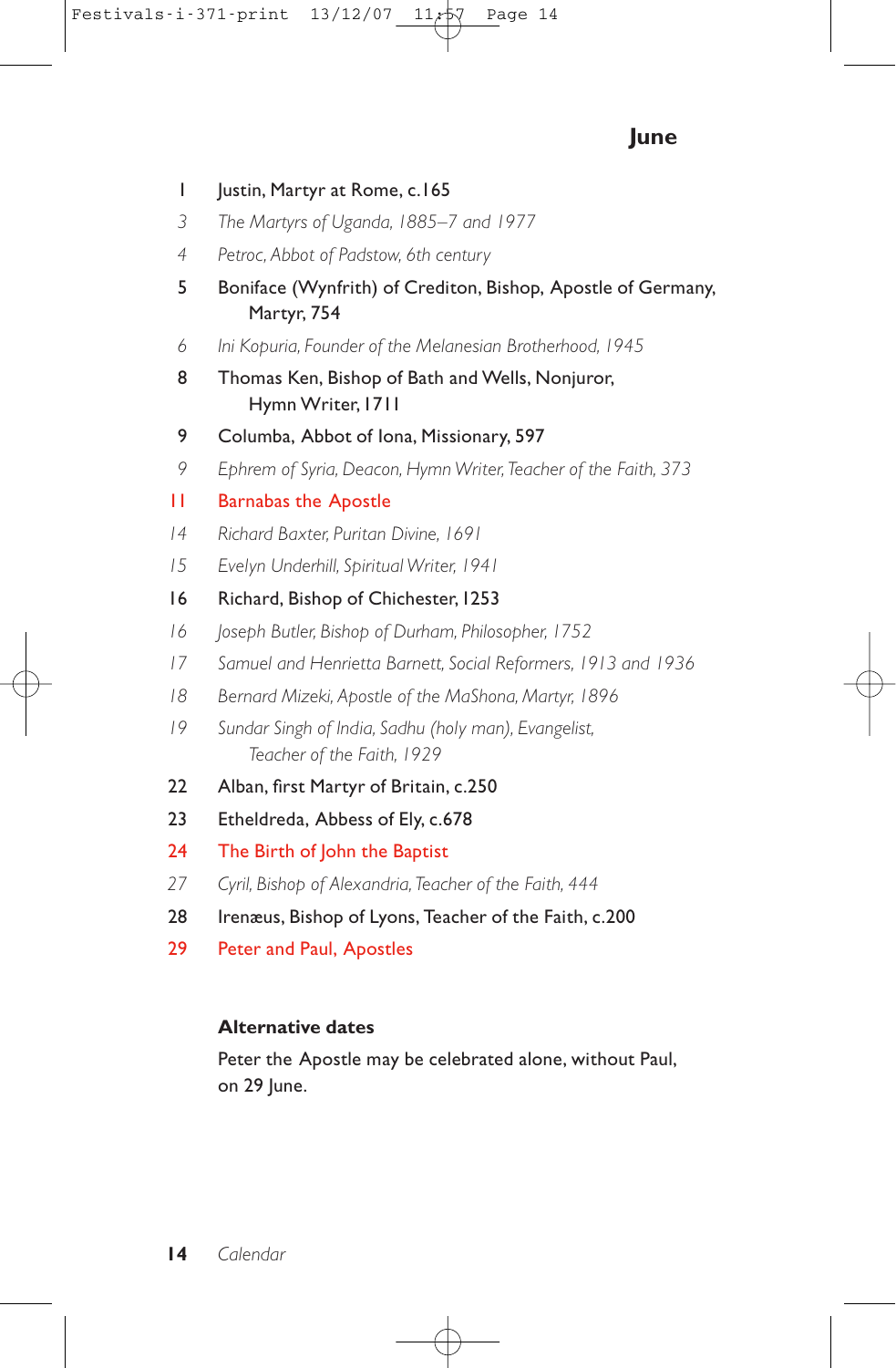# **July**

- *1 Henry, John, and Henry Venn the younger, Priests, Evangelical Divines, 1797, 1813 and 1873*
- 3 Thomas the Apostle
- *6 Thomas More, Scholar, and John Fisher, Bishop of Rochester, Reformation Martyrs, 1535*
- 11 Benedict of Nursia, Abbot of Monte Cassino, Father of Western Monasticism, c.550
- 14 John Keble, Priest, Tractarian, Poet, 1866
- 15 Swithun, Bishop of Winchester, c.862
- *15 Bonaventure, Friar, Bishop, Teacher of the Faith, 1274*
- *16 Osmund, Bishop of Salisbury, 1099*
- *18 Elizabeth Ferard, first Deaconess of the Church of England, Founder of the Community of St Andrew, 1883*
- 19 Gregory, Bishop of Nyssa, and his sister Macrina, Deaconess, Teachers of the Faith, c.394 and c.379
- *20 Margaret of Antioch, Martyr, 4th century*
- *20 Bartolomé de las Casas, Apostle to the Indies, 1566*
- 22 Mary Magdalene
- *23 Bridget of Sweden, Abbess of Vadstena, 1373*
- 25 James the Apostle
- 26 Anne and Joachim, Parents of the Blessed Virgin Mary
- *27 Brooke Foss Westcott, Bishop of Durham, Teacher of the Faith, 1901*
- 29 Mary, Martha and Lazarus, Companions of Our Lord
- 30 William Wilberforce, Social Reformer,1833
- *31 Ignatius of Loyola, Founder of the Society of Jesus, 1556*

### **Alternative dates**

The Visit of the Blessed Virgin Mary to Elizabeth may be celebrated on 2 July instead of 31 May.

Thomas the Apostle may be celebrated on 21 December instead of 3 July.

Thomas Becket may be celebrated on 7 July instead of 29 December*.*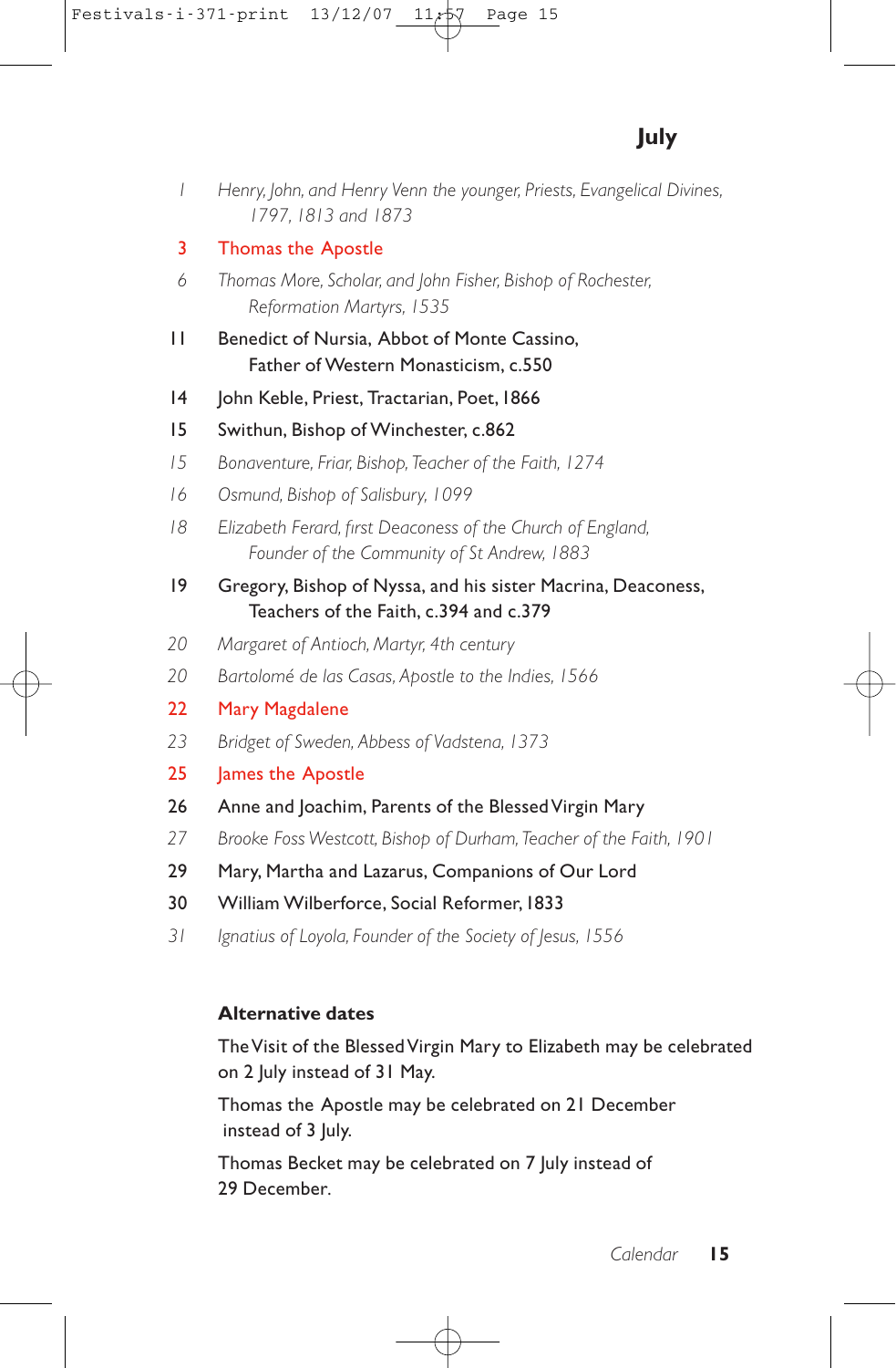# **August**

- *4 Jean-Baptiste Vianney, Curé d'Ars, Spiritual Guide, 1859*
- 5 Oswald, King of Northumbria, Martyr, 642
- 6 The Transfiguration of our Lord
- *7 John Mason Neale, Priest, Hymn Writer, 1866*
- 8 Dominic, Priest, Founder of the Order of Preachers, 1221
- 9 Mary Sumner, Founder of the Mothers' Union,1921
- 10 Laurence, Deacon at Rome, Martyr, 258
- 11 Clare of Assisi, Founder of the Minoresses (Poor Clares),1253
- *11 John Henry Newman, Priest, Tractarian, 1890*
- 13 Jeremy Taylor, Bishop of Down and Connor, Teacher of the Faith,1667
- *13 Florence Nightingale, Nurse, Social Reformer, 1910*
- *13 Octavia Hill, Social Reformer, 1912*
- *14 Maximilian Kolbe, Friar, Martyr, 1941*
- 15 The Blessed Virgin Mary
- 20 Bernard, Abbot of Clairvaux, Teacher of the Faith, 1153
- *20 William and Catherine Booth, Founders of the Salvation Army, 1912 and 1890*
- 24 Bartholomew the Apostle
- 27 Monica, mother of Augustine of Hippo, 387
- 28 Augustine, Bishop of Hippo, Teacher of the Faith, 430
- 29 The Beheading of John the Baptist
- 30 John Bunyan, Spiritual Writer, 1688
- 31 Aidan, Bishop of Lindisfarne, Missionary, 651

# **Alternative dates**

The Blessed Virgin Mary may be celebrated on 8 September instead of 15 August.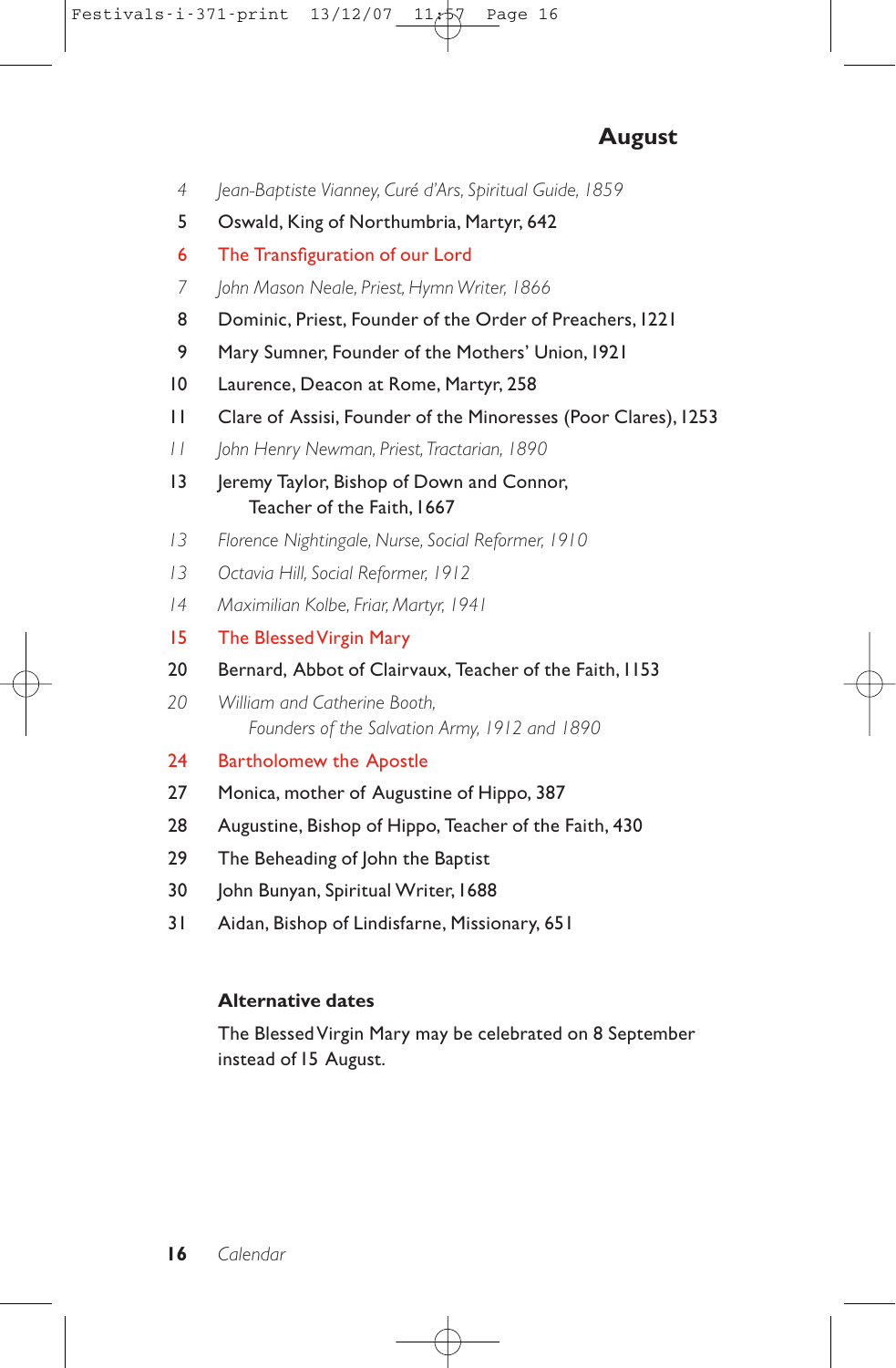# **September**

- *1 Giles of Provence, Hermit, c.710*
- *2 The Martyrs of Papua New Guinea, 1901 and 1942*
- 3 Gregory the Great, Bishop of Rome, Teacher of the Faith, 604
- *4 Birinus, Bishop of Dorchester (Oxon), Apostle of Wessex, 650*
- *6 Allen Gardiner, Missionary, Founder of the South American Mission Society, 1851*
- 8 The Birth of the Blessed Virgin Mary
- *9 Charles Fuge Lowder, Priest, 1880*
- 13 John Chrysostom, Bishop of Constantinople, Teacher of the Faith, 407
- 14 Holy Cross Day
- 15 Cyprian, Bishop of Carthage, Martyr, 258
- 16 Ninian, Bishop of Galloway, Apostle of the Picts, c.432
- *16 Edward Bouverie Pusey, Priest, Tractarian, 1882*
- 17 Hildegard, Abbess of Bingen,Visionary,1179
- *19 Theodore of Tarsus, Archbishop of Canterbury, 690*
- 20 John Coleridge Patteson, First Bishop of Melanesia, and his Companions, Martyrs,1871
- 21 Matthew, Apostle and Evangelist
- 25 Lancelot Andrewes, Bishop of Winchester, Spiritual Writer,1626
- *25 Sergei of Radonezh, Russian Monastic Reformer, Teacher of the Faith, 1392*
- *26 Wilson Carlile, Founder of the Church Army, 1942*
- 27 Vincent de Paul, Founder of the Congregation of the Mission (Lazarists), 1660
- 29 Michael and All Angels
- *30 Jerome, Translator of the Scriptures, Teacher of the Faith, 420*

### **Alternative dates**

Cuthbert may be celebrated on 4 September instead of 20 March.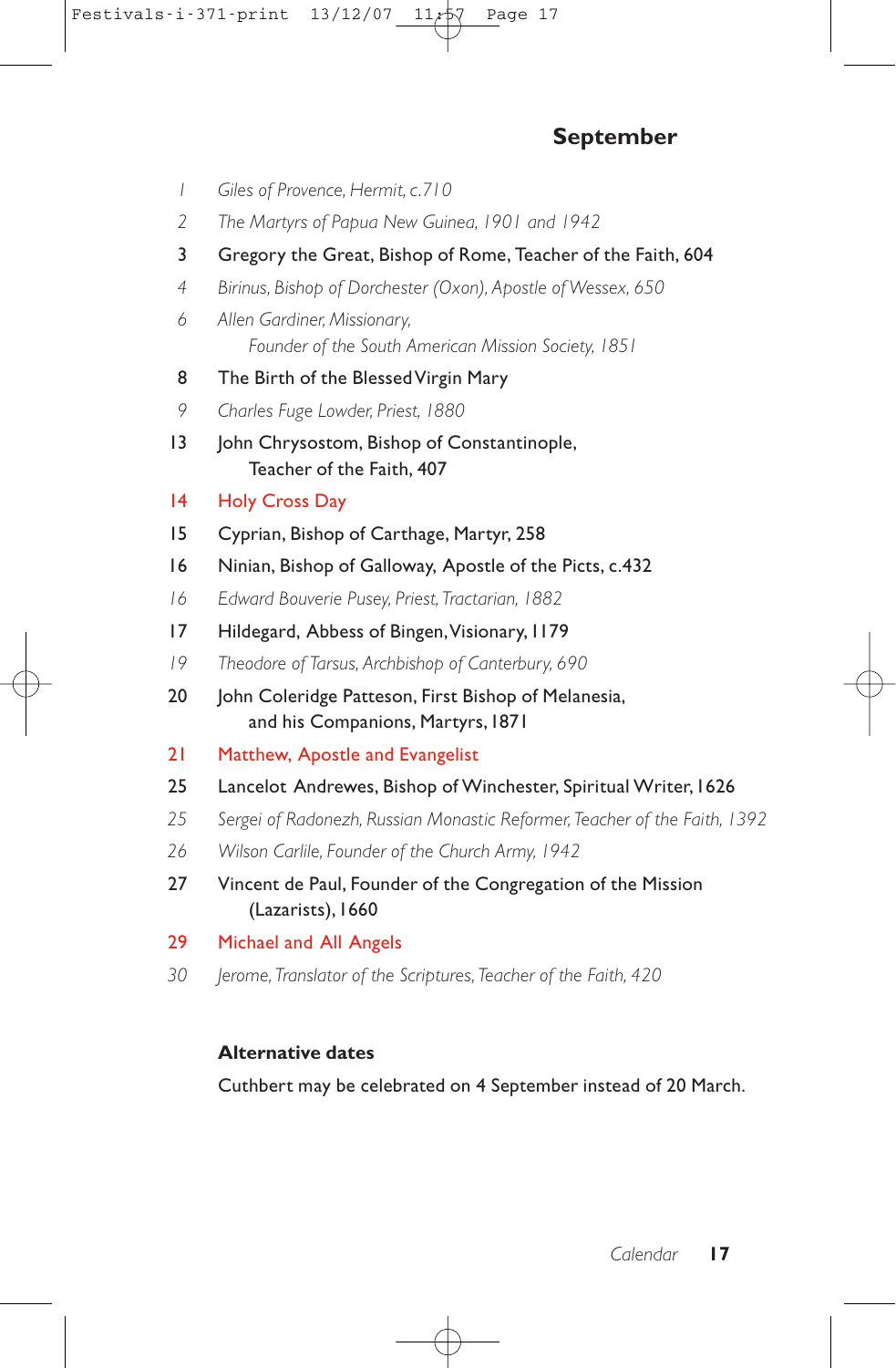# **October**

- *1 Remigius, Bishop of Rheims, Apostle of the Franks, 533*
- *1 Anthony Ashley Cooper, Earl of Shaftesbury, Social Reformer, 1885*
- 4 Francis of Assisi, Friar, Deacon, Founder of the Friars Minor,1226
- 6 William Tyndale, Translator of the Scriptures, Reformation Martyr,1536
- *9 Denys, Bishop of Paris, and his Companions, Martyrs, c.250*
- *9 Robert Grosseteste, Bishop of Lincoln, Philosopher, Scientist, 1253*

### 10 Paulinus, Bishop of York, Missionary, 644

- *10 Thomas Traherne, Poet, Spiritual Writer, 1674*
- *11 Ethelburga, Abbess of Barking, 675*
- *11 James the Deacon, companion of Paulinus, 7th century*
- 12 Wilfrid of Ripon, Bishop, Missionary, 709
- *12 Elizabeth Fry, Prison Reformer, 1845*
- *12 Edith Cavell, Nurse, 1915*
- 13 Edward the Confessor, King of England, 1066
- 15 Teresa of Avila, Teacher of the Faith,1582
- *16 Nicholas Ridley, Bishop of London, and Hugh Latimer, Bishop of Worcester, Reformation Martyrs, 1555*
- 17 Ignatius, Bishop of Antioch, Martyr, c.107
- 18 Luke the Evangelist
- 19 Henry Martyn, Translator of the Scriptures, Missionary in India and Persia,1812
- *25 Crispin and Crispinian, Martyrs at Rome, c.287*
- 26 Alfred the Great, King of the West Saxons, Scholar, 899
- *26 Cedd, Abbot of Lastingham, Bishop of the East Saxons, 664*
- 28 Simon and Jude, Apostles
- 29 James Hannington, Bishop of Eastern Equatorial Africa, Martyr in Uganda, 1885
- *31 Martin Luther, Reformer, 1546*

# **Alternative dates**

Chad may be celebrated with Cedd on 26 October instead of 2 March.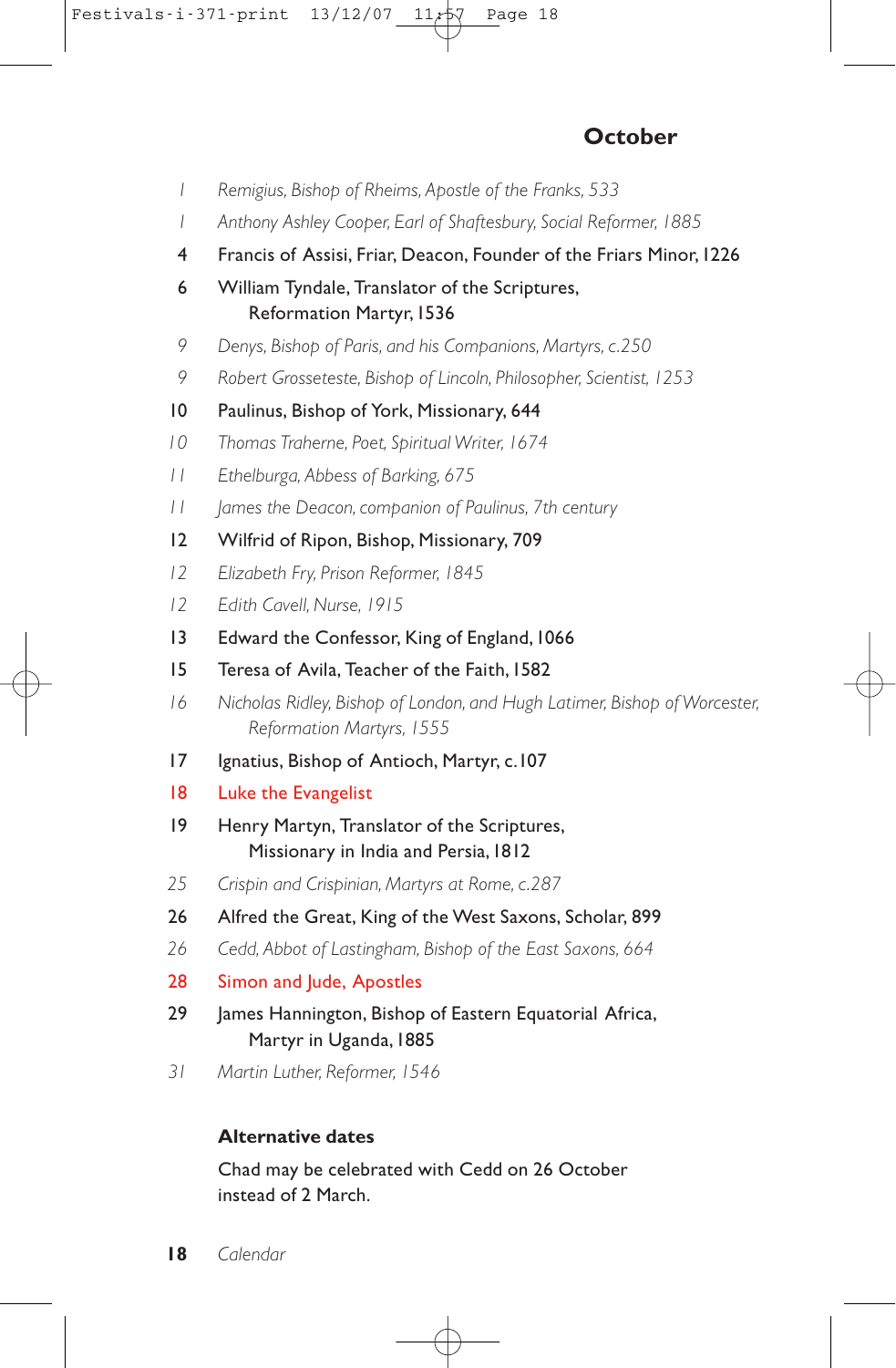## **November**

### **1 All Saints' Day**

- 2 Commemoration of the Faithful Departed (All Souls' Day)
- 3 Richard Hooker, Priest, Anglican Apologist, Teacher of the Faith,1600
- *3 Martin of Porres, Friar, 1639*
- *6 Leonard, Hermit, 6th century*
- *6 William Temple, Archbishop of Canterbury, Teacher of the Faith, 1944*
- 7 Willibrord of York, Bishop, Apostle of Frisia, 739
- 8 The Saints and Martyrs of England
- *9 Margery Kempe, Mystic, c.1440*
- 10 Leo the Great, Bishop of Rome, Teacher of the Faith, 461
- 11 Martin, Bishop of Tours, c.397
- 13 Charles Simeon, Priest, Evangelical Divine, 1836
- *14 Samuel Seabury, first Anglican Bishop in North America, 1796*
- 16 Margaret, Queen of Scotland, Philanthropist, Reformer of the Church,1093
- *16 Edmund Rich of Abingdon, Archbishop of Canterbury, 1240*
- 17 Hugh, Bishop of Lincoln,1200
- 18 Elizabeth of Hungary, Princess of Thuringia, Philanthropist,1231
- 19 Hilda, Abbess of Whitby, 680
- *19 Mechtild, Béguine of Magdeburg, Mystic, 1280*
- 20 Edmund, King of the East Angles, Martyr, 870
- *20 Priscilla Lydia Sellon, a Restorer of the Religious Life in the Church of England, 1876*
- *22 Cecilia, Martyr at Rome, c.230*
- 23 Clement, Bishop of Rome, Martyr, c.100
- *25 Catherine of Alexandria, Martyr, 4th century*
- *25 Isaac Watts, Hymn Writer, 1748*
- *29 Day of Intercession and Thanksgiving for the Missionary Work of the Church*
- 30 Andrew the Apostle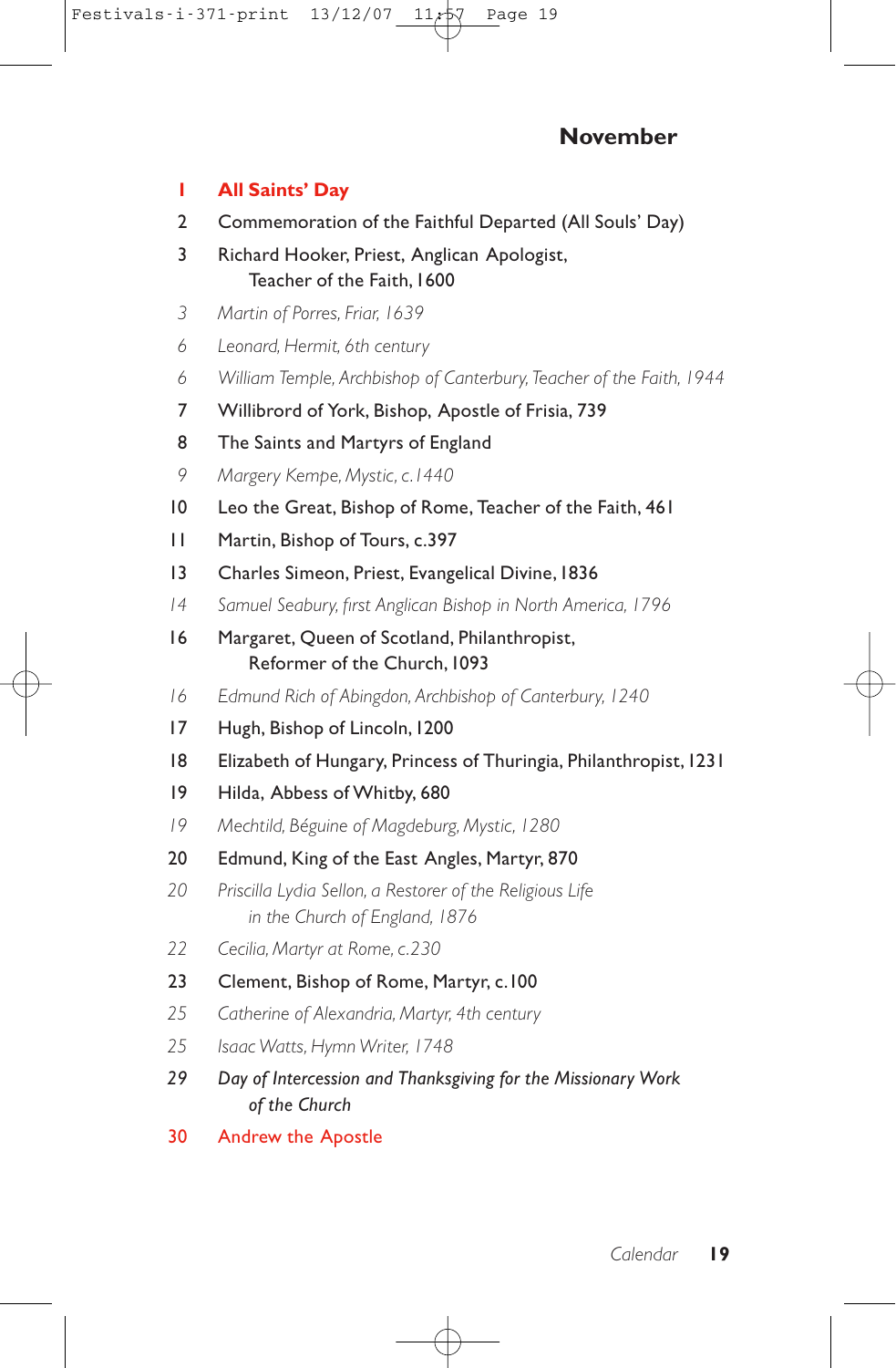# **December**

- *1 Charles de Foucauld, Hermit in the Sahara, 1916*
- *3 Francis Xavier, Missionary, Apostle of the Indies, 1552*
- *4 John of Damascus, Monk , Teacher of the Faith, c.749*
- *4 Nicholas Ferrar, Deacon, Founder of the Little Gidding Community, 1637*
- 6 Nicholas, Bishop of Myra, c.326
- 7 Ambrose, Bishop of Milan, Teacher of the Faith, 397
- 8 The Conception of the Blessed Virgin Mary
- 13 Lucy, Martyr at Syracuse, 304
- *13 Samuel Johnson, Moralist, 1784*
- 14 John of the Cross, Poet, Teacher of the Faith, 1591
- *17 O Sapientia*
- *17 Eglantyne Jebb, Social Reformer, Founder of 'Save The Children', 1928*
- 24 Christmas Eve
- **25 Christmas Day**
- 26 Stephen, Deacon, First Martyr
- 27 John, Apostle and Evangelist
- 28 The Holy Innocents
- 29 Thomas Becket, Archbishop of Canterbury, Martyr, 1170
- *31 John Wyclif, Reformer, 1384*

# **Alternative dates**

Thomas the Apostle may be celebrated on 21 December instead of 3 July.

Thomas Becket may be celebrated on 7 July instead of 29 December.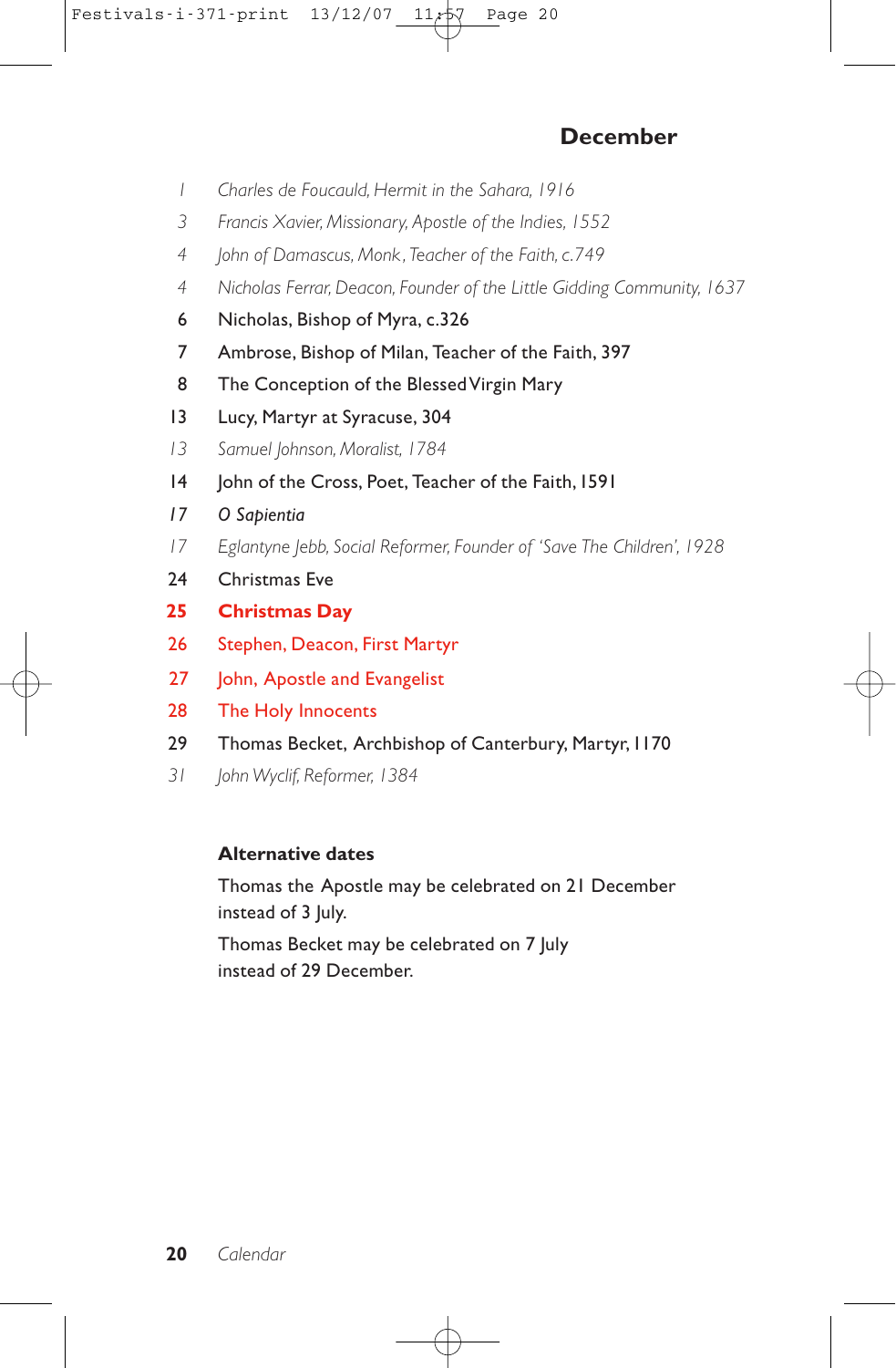# *¶ The Date of Easter and Other Variable Dates*

# *For the lectionary years, see page 31.*

| Year | Ash<br>Wednesday       | <b>Easter</b>   | <b>Ascension</b> | Pentecost<br>(Whit Sunday) | First Sunday<br>of Advent |
|------|------------------------|-----------------|------------------|----------------------------|---------------------------|
| 2008 | 6 February             | Day<br>23 March | Day<br>I May     | II May                     | 30 November               |
| 2009 | 25 February            | 12 April        | 21 May           | 31 May                     | 29 November               |
| 2010 | 17 February            | 4 April         | 13 May           | 23 May                     | 28 November               |
| 2011 | 9 March                | 24 April        | 2 June           | 12 June                    | 27 November               |
| 2012 | 22 February            | 8 April         | 17 May           | 27 May                     | 2 December                |
| 2013 | 13 February            | 31 March        | 9 May            | 19 May                     | I December                |
| 2014 | 5 March                | 20 April        | 29 May           | 8 June                     | 30 November               |
| 2015 |                        | 5 April         |                  | 24 May                     | 29 November               |
| 2016 | 18 February            | 27 March        | 14 May           |                            | 27 November               |
| 2017 | 10 February<br>I March |                 | 5 May            | 15 May                     | 3 December                |
| 2018 |                        | 16 April        | 25 May           | 4 June                     | 2 December                |
| 2019 | 14 February<br>6 March | I April         | 10 May           | 20 May                     | December<br>L             |
|      |                        | 21 April        | 30 May           | 9 June                     |                           |
| 2020 | 26 February            | 12 April        | 21 May           | 31 May                     | 29 November               |
| 2021 | 17 February            | 4 April         | 13 May           | 23 May                     | 28 November               |
| 2022 | 2 March                | 17 April        | 26 May           | 5 June                     | 27 November               |
| 2023 | 22 February            | 9 April         | 18 May           | 28 May                     | 3 December                |
| 2024 | 14 February            | 31 March        | 9 May            | 19 May                     | I December                |
| 2025 | 5 March                | 20 April        | 29 May           | 8 June                     | 30 November               |
| 2026 | 18 February            | 5 April         | 14 May           | 24 May                     | 29 November               |
| 2027 | 10 February            | 28 March        | 6 May            | 16 May                     | 28 November               |
| 2028 | 1 March                | 16 April        | 25 May           | 4 June                     | 3 December                |
| 2029 | 14 February            | I April         | 10 May           | 20 May                     | 2 December                |
| 2030 | 6 March                | 21 April        | 30 May           | 9 June                     | I December                |
| 2031 | 26 February            | 13 April        | 22 May           | I June                     | 30 November               |
| 2032 | II February            | 28 March        | 6 May            | 16 May                     | 28 November               |
| 2033 | 2 March                | 17 April        | 26 May           | 5 June                     | 27 November               |
| 2034 | 22 February            | 9 April         | 18 May           | 28 May                     | 3 December                |
| 2035 | 7 February             | 25 March        | 3 May            | 13 May                     | 2 December                |
| 2036 | 27 February            | 13 April        | 22 May           | l June                     | 30 November               |
| 2037 | 18 February            | 5 April         | 14 May           | 24 May                     | 29 November               |
| 2038 | 10 March               | 25 April        | 3 June           | 13 June                    | 28 November               |
| 2039 | 23 February            | 10 April        | 19 May           | 29 May                     | 27 November               |
| 2040 | 15 February            | I April         | 10 May           | 20 May                     | 2 December                |

*Date of Easter* **21**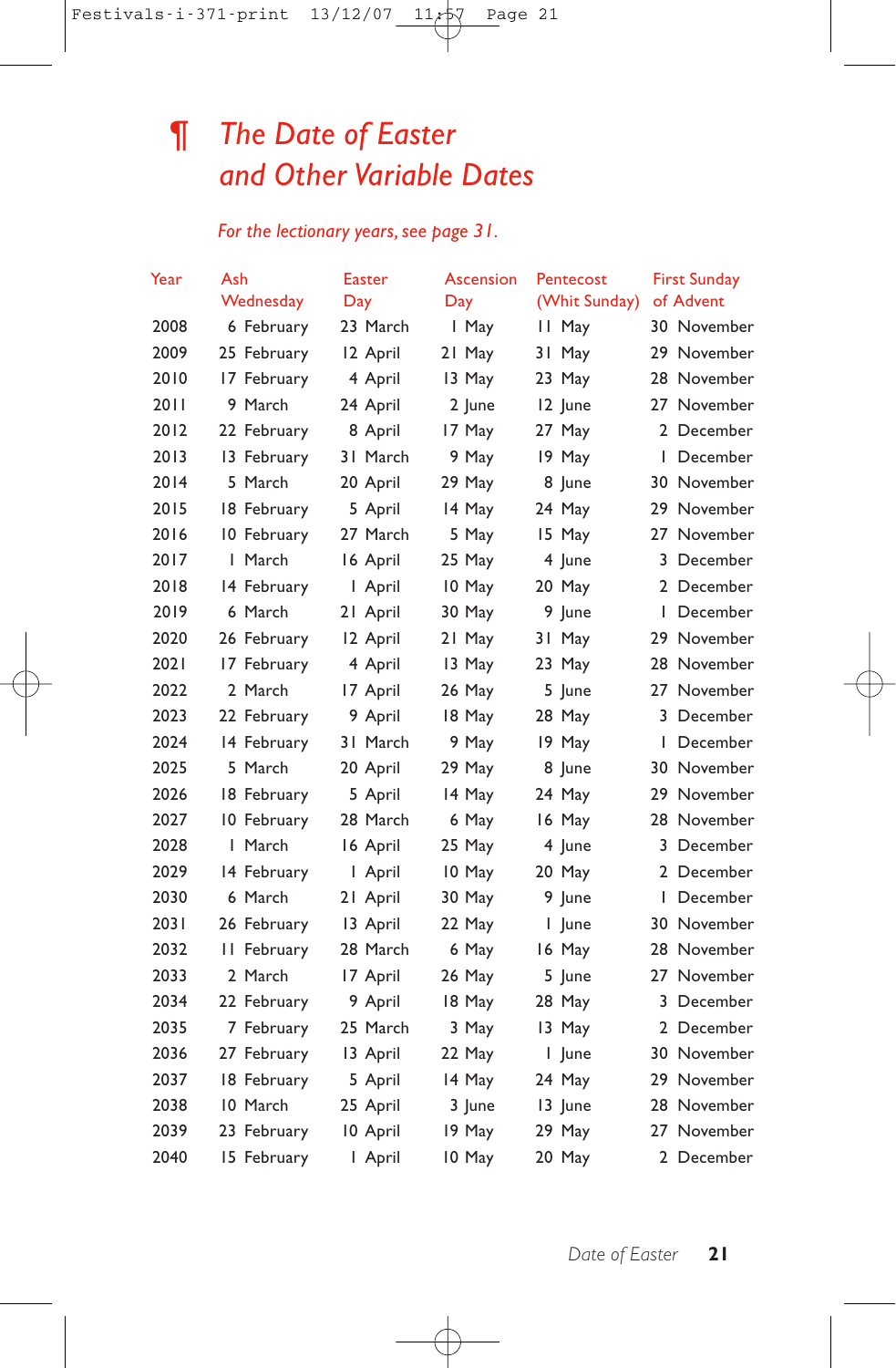# *¶ Rules to Order the Christian Year*

*For a Table of Transferences, see page 30.*

#### *Sundays*

All Sundays celebrate the paschal mystery of the death and resurrection of the Lord. Nevertheless, they also reflect the character of the seasons in which they are set.

At Evening Prayer on Saturdays other than Easter Eve, Christmas Eve or Principal Feasts or Festivals, the Collect appointed for the ensuing Sunday shall be used.

When a Festival occurs on the First or Second Sunday of Christmas, a Sunday of Epiphany, a Sunday before Lent, a Sunday after Trinity or on the Fourth, Third or Second Sundays before Advent, it is always to be observed but may be celebrated either on the Sunday or on the first available day thereafter. Festivals may not be celebrated on Sundays in Advent, Lent or Eastertide.

In a year when there are 23 Sundays after Trinity before the Fourth Sunday before Advent, the Collect and Post Communion for the Last Sunday after Trinity shall be used on the 23rd Sunday after Trinity and the Collect and Post Communion for the 3rd Sunday before Lent shall be used on the 22nd Sunday after Trinity.

#### *Principal Feasts*

The Principal Feasts which are to be observed are: Christmas Day The Epiphany The Presentation of Christ in the Temple The Annunciation of Our Lord to the Blessed Virgin Mary Easter Day Ascension Day Pentecost (Whit Sunday) Trinity Sunday All Saints' Day

On these days the Holy Communion is celebrated in every cathedral and parish church, and this celebration, required by Canon B 14, may only be dispensed with in accordance with the provision of Canon B 14A.

These days, and the liturgical provision for them, may not be displaced by any other celebration, except that the Annunciation,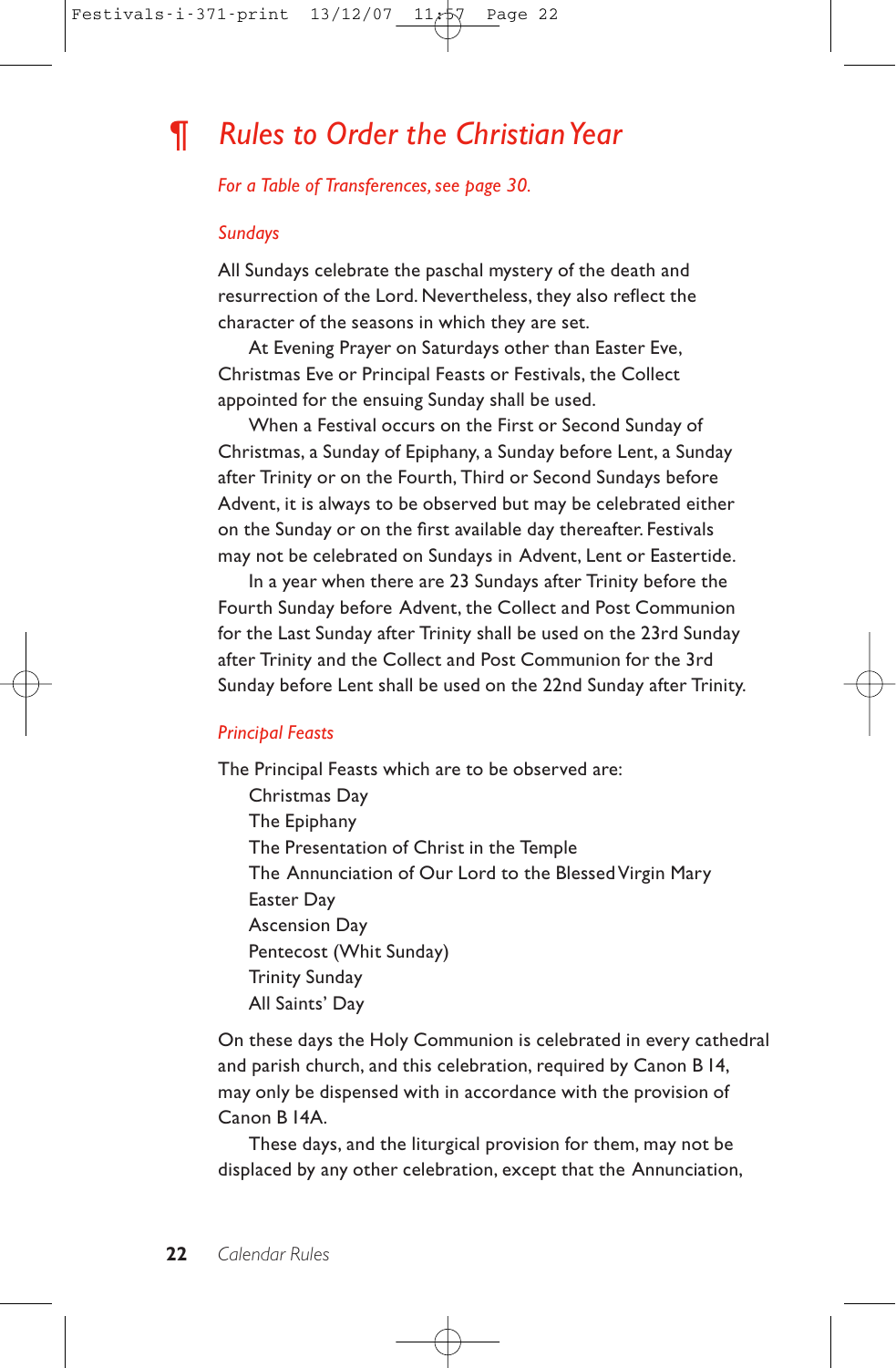falling on a Sunday, is transferred to the Monday following or, falling between Palm Sunday and the Second Sunday of Easter inclusive, is transferred to the Monday after the Second Sunday of Easter.

Except in the case of Christmas Day and Easter Day, the celebration of the Feast begins with Evening Prayer on the day before the Feast, and the Collect at that Evening Prayer is that of the Feast. In the case of Christmas Eve and Easter Eve, there is proper liturgical provision, including a Collect, for the Eve, and this is used at both Morning and Evening Prayer.

If the Epiphany (6 January) falls on a weekday it may, for pastoral reasons, be celebrated on the Sunday falling between 2 and 8 January inclusive.

The Presentation of Christ in the Temple (Candlemas) is celebrated either on 2 February or on the Sunday falling between 28 January and 3 February.

All Saints' Day is celebrated on either 1 November or the Sunday falling between 30 October and 5 November; if the latter there may be a secondary celebration on 1 November.

#### *Other Principal Holy Days*

Ash Wednesday, Maundy Thursday and Good Friday are Principal Holy Days. These days, and the liturgical provision for them, may not be displaced by any other celebration.

On Ash Wednesday and Maundy Thursday the Holy Communion is celebrated in every cathedral and parish church, except where there is dispensation under Canon B 14A.

#### *Eastertide*

The paschal character of the Great Fifty Days of Easter, from Easter Day to Pentecost, should be celebrated throughout the season, and should not be displaced by other celebrations. Except for a Patronal or Dedication Festival, no Festival may displace the celebration of Sunday as a memorial of the resurrection, and no saint's day may be celebrated in Easter Week.

The paschal character of the season should be retained on those weekdays when saints' days are celebrated.

Rogation Days are the three days before Ascension Day, when prayer is offered for God's blessing on the fruits of the earth and on human labour.

The nine days after Ascension Day until Pentecost are days of prayer and preparation to celebrate the outpouring of the Spirit.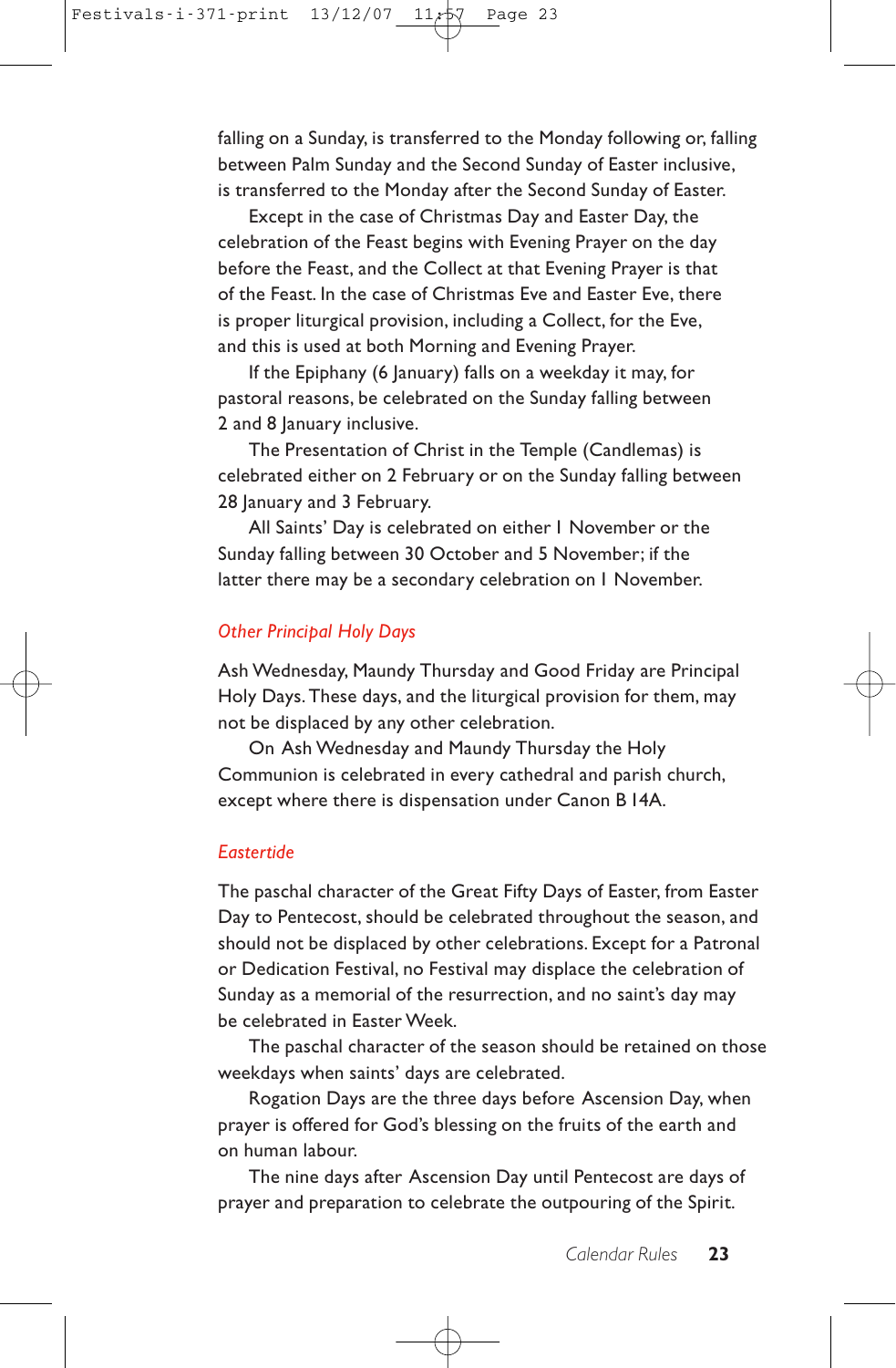### *Festivals*

The Festivals are: The Naming and Circumcision of Jesus *(1 January)* The Baptism of Christ *(Epiphany 1 or, when 6 January is a Sunday, Epiphany 2)* The Conversion of Paul *(25 January)* Joseph of Nazareth *(19 March)* George, Martyr, Patron of England *(23 April)* Mark the Evangelist *(25 April)* Philip and James, Apostles *(1 May)* Matthias the Apostle *(14 May)* The Visit of the Blessed Virgin Mary to Elizabeth *(31 May)* Barnabas the Apostle *(11 June)* The Birth of John the Baptist *(24 June)* Peter and Paul, Apostles *(29 June)* Thomas the Apostle *(3 July)* Mary Magdalene *(22 July)* James the Apostle *(25 July)* The Transfiguration of Our Lord *(6 August)* The Blessed Virgin Mary *(15 August)* Bartholomew the Apostle *(24 August)* Holy Cross Day *(14 September)* Matthew, Apostle and Evangelist *(21 September)* Michael and All Angels *(29 September)* Luke the Evangelist *(18 October)* Simon and Jude, Apostles *(28 October)* Christ the King *(Sunday next before Advent)* Andrew the Apostle *(30 November)* Stephen, Deacon, First Martyr *(26 December)* John, Apostle and Evangelist *(27 December)* The Holy Innocents *(28 December)*

These days, and the liturgical provision for them, are not usually displaced. For each day there is full liturgical provision for the Holy Communion and for Morning and Evening Prayer.

Provision is also made for a first Evening Prayer on the day before the Festival where this is required.When Evening Prayer on the day before a Festival makes use of the lessons relating to that Festival, the Collect of that Festival shall be used.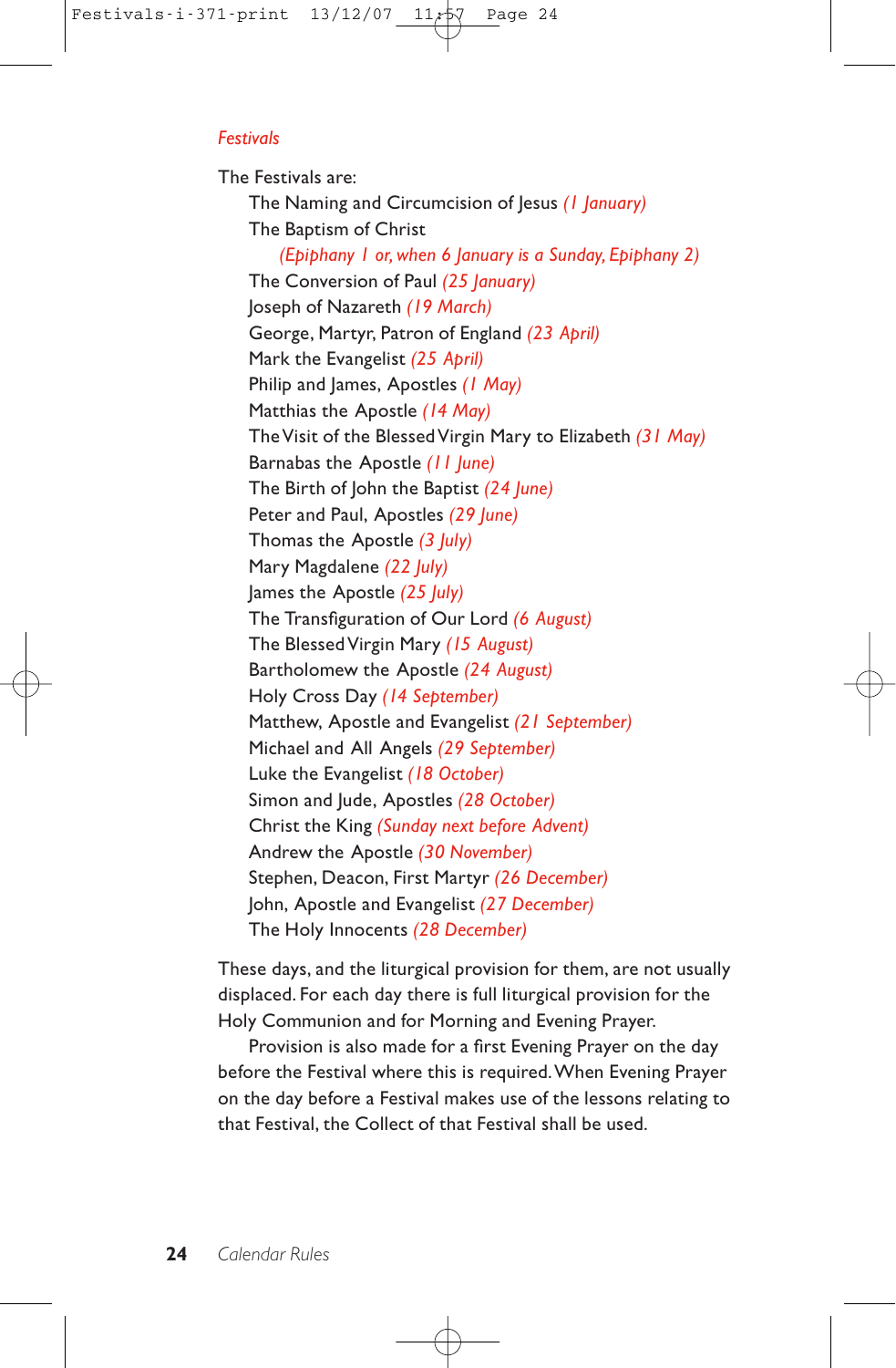Festivals falling on a Sunday are to be kept on that day or transferred to the Monday (or, at the discretion of the minister, to the next suitable weekday). But a Festival may not be celebrated on Sundays in Advent, Lent or Eastertide. Festivals coinciding with a Principal Feast or Principal Holy Day are transferred to the first available day.

The Baptism of Christ is celebrated on the Second Sunday of Epiphany (13 January) when 6 January is a Sunday. If, for pastoral reasons, the Epiphany is celebrated on Sunday 7 or 8 January, The Baptism of Christ is transferred to Monday 8 or 9 January.

When St Joseph's Day falls between Palm Sunday and the Second Sunday of Easter inclusive, it is transferred to the Monday after the Second Sunday of Easter or, if the Annunciation has already been moved to that date, to the first available day thereafter.

When St George's Day or St Mark's Day falls between Palm Sunday and the Second Sunday of Easter inclusive, it is transferred to the Monday after the Second Sunday of Easter. If both fall in this period, St George's Day is transferred to the Monday and St Mark's Day to the Tuesday.When the Festivals of George and Mark both occur in the week following Easter and are transferred in accordance with these Rules in a place where the calendar of *The Book of Common Prayer* is followed, the Festival of Mark shall be observed on the second available day so that it will be observed on the same day as in places following alternative authorized Calendars, where George will have been transferred to the first available free day.

The Thursday after Trinity Sunday may be observed as the Day of Thanksgiving for the Holy Communion (sometimes known as Corpus Christi), and may be kept as a Festival.Where the Thursday following Trinity Sunday is observed as a Festival to commemorate the Institution of the Holy Communion and that day falls on a date which is also a Festival, the commemoration of the Institution of Holy Communion shall be observed on that Thursday and the other occurring Festival shall be transferred to the first available day.

The Festival of the Blessed Virgin Mary (15 August) may, for pastoral reasons, be celebrated instead on 8 September.

Christ the King is never transferred.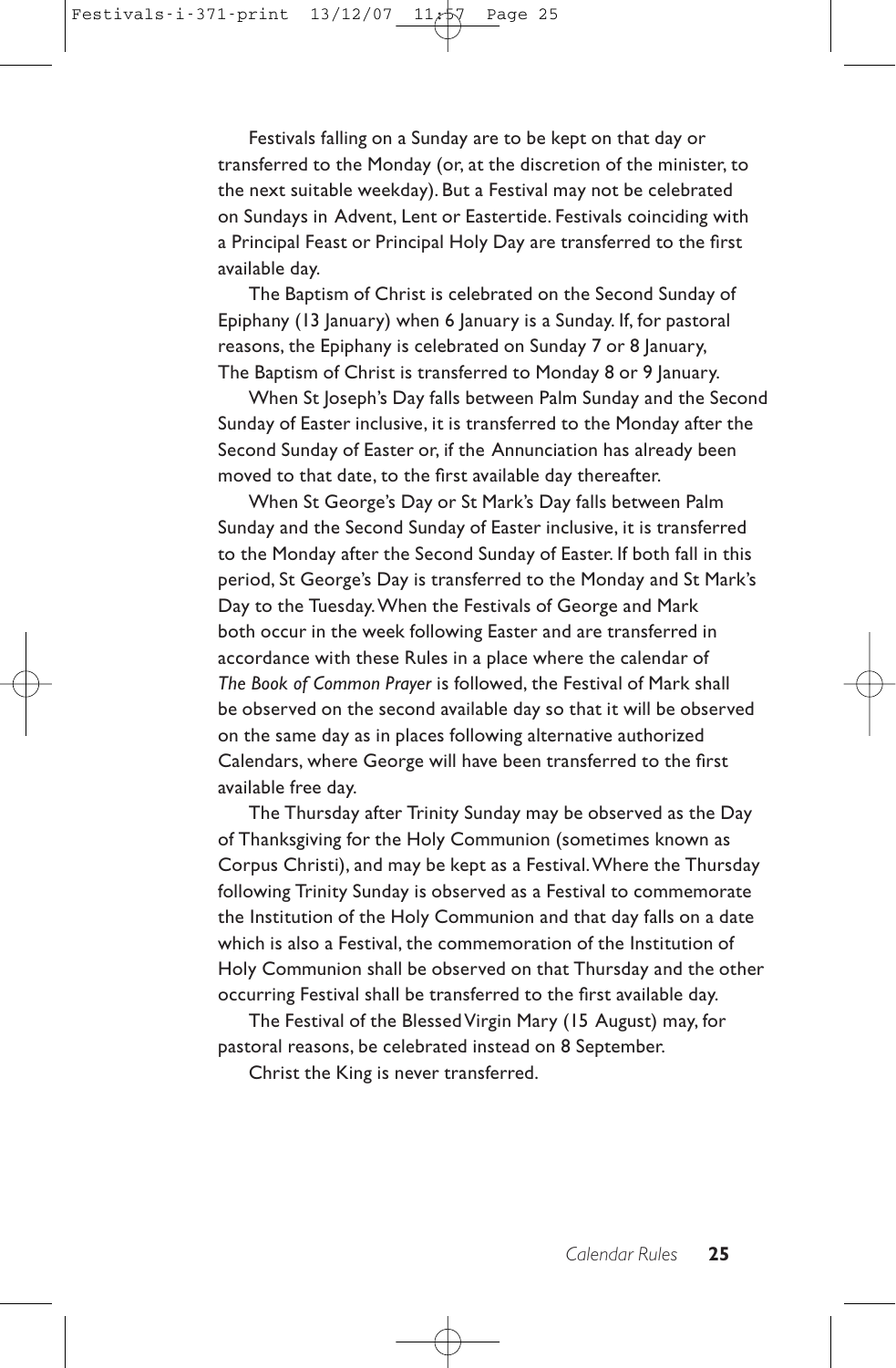#### *Local Celebrations*

The celebration of the patron saint or the title of a church is kept either as a Festival or as a Principal Feast.

The Dedication Festival of a church is the anniversary of the date of its dedication or consecration. This is kept either as a Festival or as a Principal Feast.

When the date of dedication is unknown, the Dedication Festival may be observed on the first Sunday in October, or on the Last Sunday after Trinity, or on a suitable date chosen locally.

When kept as Principal Feasts, the Patronal and Dedication Festivals may be transferred to the nearest Sunday, unless that day is already a Principal Feast or one of the following days: the First Sunday of Advent, the Baptism of Christ, the First Sunday of Lent, the Fifth Sunday of Lent or Palm Sunday.

Harvest Thanksgiving may be celebrated on a Sunday and may replace the provision for that day, provided it does not supersede any Principal Feast or Festival.

In the Calendar of the Saints, diocesan and other local provision may be made to supplement the national Calendar.

#### *Lesser Festivals*

Lesser Festivals, which are listed in the Calendar, are observed at the level appropriate to a particular church. Each is provided with a Collect, Psalm and Readings, which may supersede the Collect of the week and the daily eucharistic lectionary. The daily Psalms and Readings at Morning and Evening Prayer are not usually superseded by those for Lesser Festivals, but at the minister's discretion Psalms and Readings provided on these days for the Holy Communion may be used at Morning and Evening Prayer.

The minister may be selective in the Lesser Festivals that are observed, and may also keep some or all of them as commemorations.

When a Lesser Festival falls on a Principal Feast or Holy Day, on a Festival, on a Sunday, or on weekdays between Palm Sunday and the Second Sunday of Easter, its celebration is normally omitted for that year, but, where there is sufficient reason, it may, at the discretion of the minister, be celebrated on the nearest available day.

If the Commemoration of the Faithful Departed (All Souls' Day) falls on a Sunday, it may be celebrated on Monday 3 November instead of the Lesser Festival of Richard Hooker.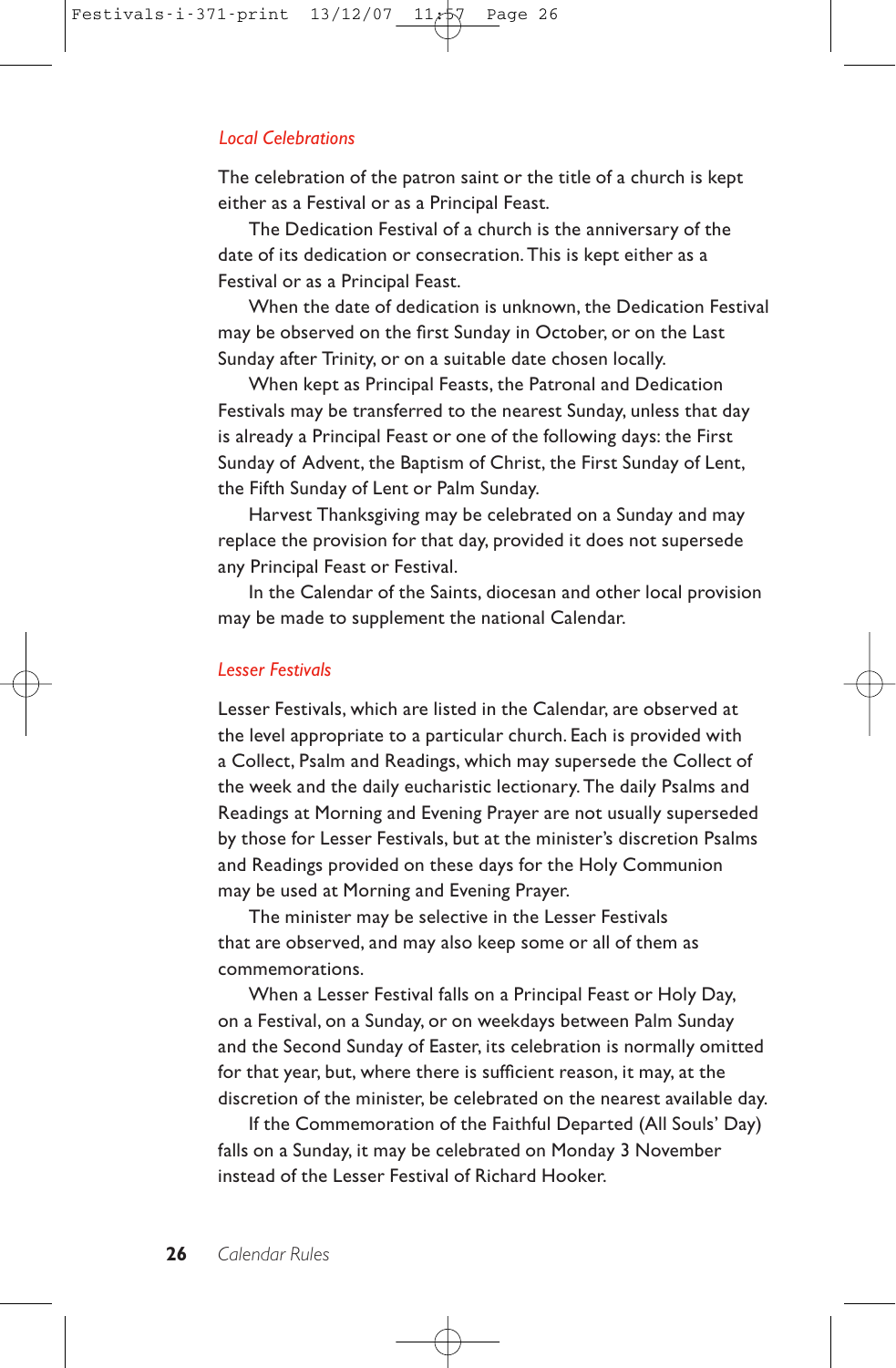#### *Commemorations*

Commemorations, which are listed in the Calendar, are made by a mention in prayers of intercession and thanksgiving. They are not provided with Collect, Psalm and Readings, and do not replace the usual weekday provision at either the Holy Communion or Morning and Evening Prayer.

The minister may be selective in the Commemorations that are made.

A Commemoration may be observed as a Lesser Festival, with liturgical provision from the common material for holy men and women, only where there is an established celebration in the wider church or where the day has a special local significance. In designating a Commemoration as a Lesser Festival, the minister must remember the need not to lose the spirit of the season, especially of Advent and Lent, by too many celebrations that detract from its character.

#### *Days of Discipline and Self Denial*

The weekdays of Lent and every Friday in the year are days of discipline and self denial, except all Principal Feasts and Festivals outside Lent and Fridays from Easter Day to Pentecost.

The eves of Principal Feasts are also appropriately kept as days of discipline and self denial in preparation for the Feast.

#### *Ember Days*

Ember Days should be kept, under the bishop's directions, in the week before an ordination as days of prayer for those to be made deacon or priest.

Ember Days may also be kept even when there is no ordination in the diocese as more general days of prayer for those who serve the Church in its various ministries, both ordained and lay, and for vocations.

Traditionally they have been observed on the Wednesdays, Fridays and Saturdays within the weeks before the Third Sunday of Advent, the Second Sunday of Lent and the Sundays nearest to 29 June and 29 September.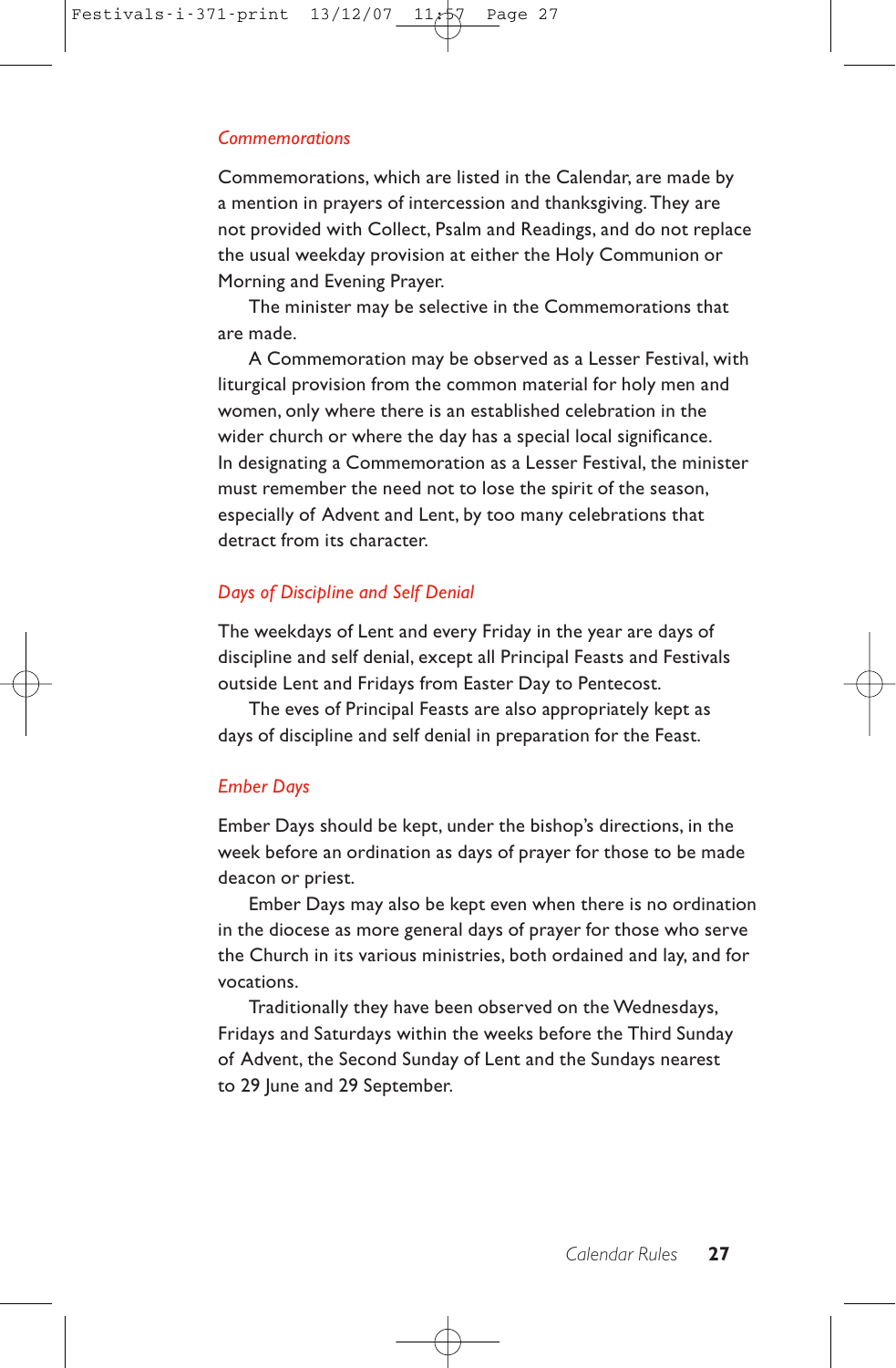### *Ordinary Time*

Ordinary Time is the period after the Feast of the Presentation of Christ until Shrove Tuesday, and from the day after the Feast of Pentecost until the day before the First Sunday of Advent. During Ordinary Time there is no seasonal emphasis, except that the period between All Saints' Day and the First Sunday of Advent is observed as a time to celebrate and reflect upon the reign of Christ in earth and heaven.

#### *Liturgical Colours*

Appropriate liturgical colours are suggested in *Common Worship: Services and Prayers for the Church of England* (adjacent to each Collect on pages 376–521): they are not mandatory and traditional or local use may be followed. The colour for a particular service should reflect the predominant theme. If the Collect, Readings, etc. on a Lesser Festival are those of the saint, then either red (for a martyr) or white is used; otherwise, the colour of the season is retained.

*White* is the colour for the festal periods from Christmas Day to the Presentation and from Easter Day to the Eve of Pentecost, for Trinity Sunday, for Festivals of Our Lord and the Blessed Virgin Mary, for All Saints' Day, and for the Festivals of those saints not venerated as martyrs, for the Feast of Dedication of a church, at Holy Communion on Maundy Thursday and in thanksgiving for Holy Communion and Holy Baptism. It is used for Marriages, and is suitable for Baptism, Confirmation and Ordination, though red may be preferred. It may be used in preference to purple or black for Funerals, and should be used at the Funeral of a child.Where a church has two sets of white, one may be kept for great Festivals indicated as 'gold or white'.

*Red* is used during Holy Week (except at Holy Communion on Maundy Thursday), on the Feast of Pentecost, may be used between All Saints' Day and the First Sunday of Advent (except where other provision is made) and is used for the Feasts of those saints venerated as martyrs. It is appropriate for any services which focus on the gift of the Holy Spirit, and is therefore suitable for Baptism, Confirmation and Ordination. Coloured hangings are traditionally removed for Good Friday and Easter Eve, but red is the colour for the liturgy on Good Friday.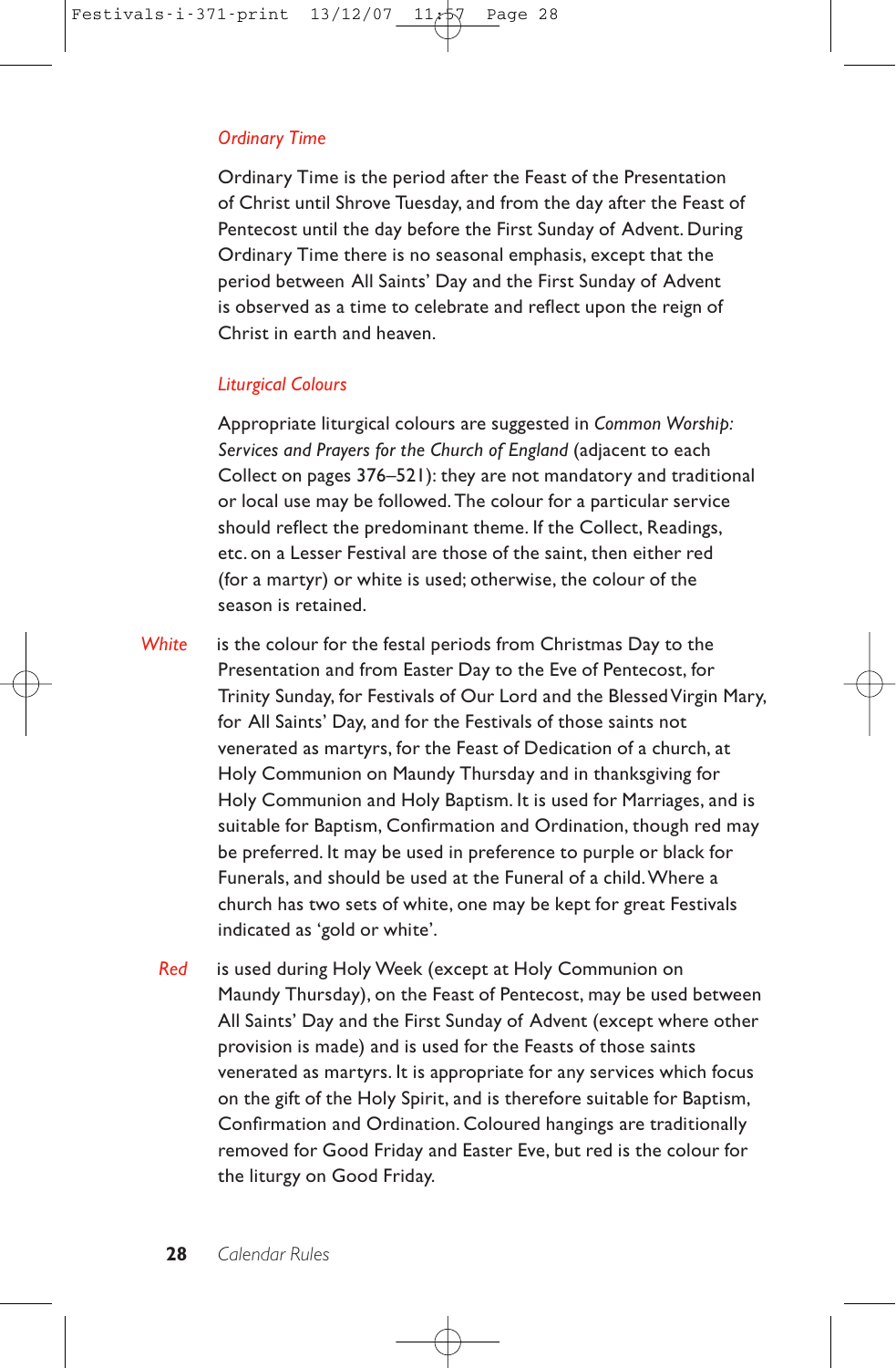- *Purple* (which may vary from 'Roman purple' to violet, with blue as an alternative) is the colour for Advent and from Ash Wednesday until the day before Palm Sunday. It is recommended for Funerals and for the Commemoration of the Faithful Departed, although either black or white may be preferred. A Lent array of unbleached linen is sometimes used as an alternative to purple, but only from Ash Wednesday until the day before Palm Sunday. Rose-colour is sometimes used as an alternative on the Third Sunday of Advent and the Fourth Sunday of Lent.
- *Green* is used from the day after the Presentation until Shrove Tuesday, and from the day after Pentecost until the eve of All Saints' Day, except when other provision is made. It may also be used, rather than red, between All Saints' Day and the First Sunday of Advent.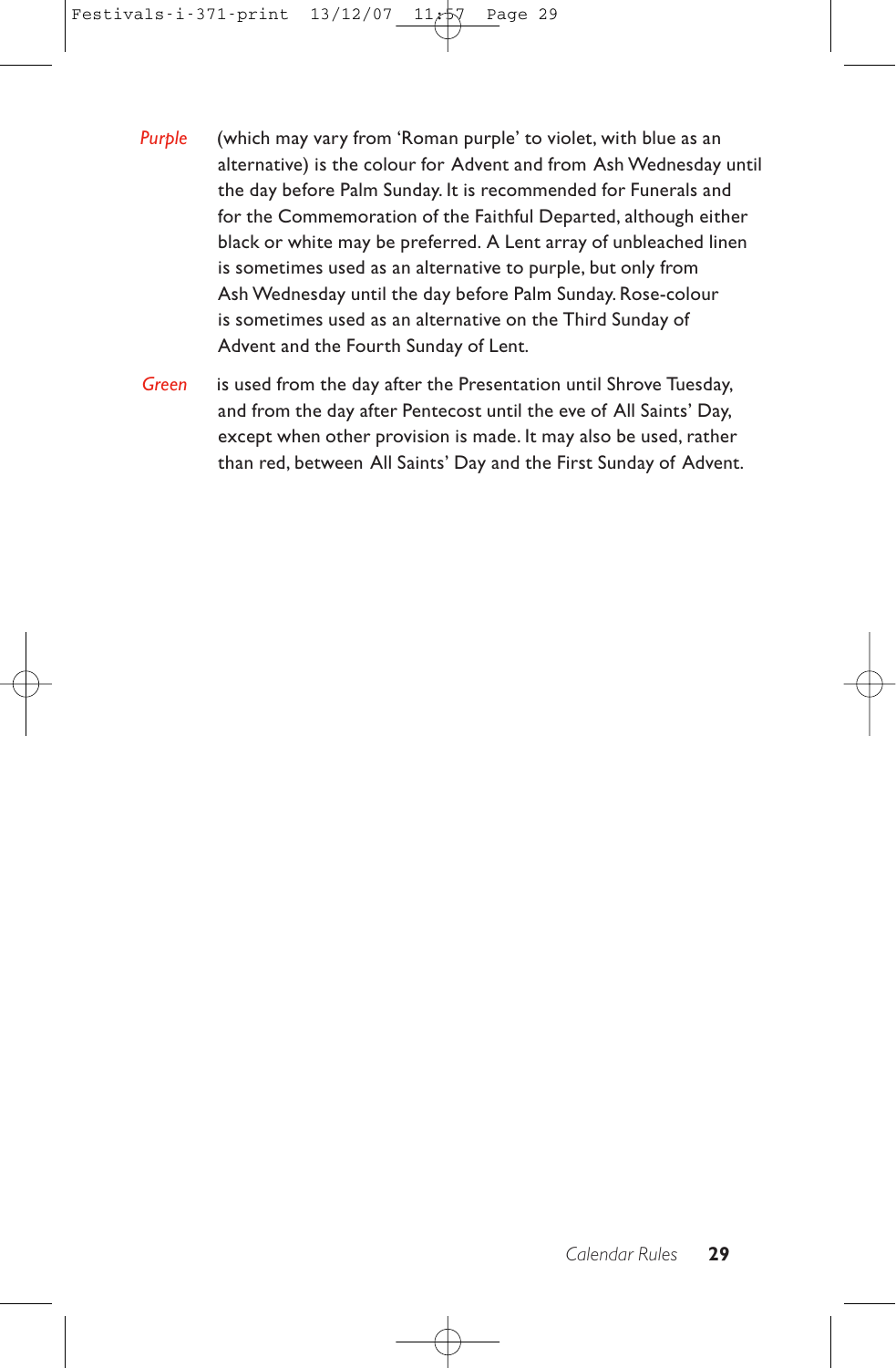# *¶ A Table of Transferences*

# *required, permitted or excluded by the Rules*

#### **Principal Feasts and Principal Holy Days**

| Epiphany                                                                      | may be celebrated on the Sunday falling between<br>2 and 8 January inclusive |
|-------------------------------------------------------------------------------|------------------------------------------------------------------------------|
| Candlemas                                                                     | may be celebrated on the Sunday falling between<br>28 January and 3 February |
| <b>The Annunciation</b>                                                       | falling on a Sunday must be transferred                                      |
| <b>All Saints' Day</b>                                                        | may be celebrated on the Sunday falling between<br>30 October and 5 November |
| <b>All other Principal</b><br><b>Feasts and Principal</b><br><b>Holy Days</b> | may not be transferred                                                       |

#### **Festivals**

| The Baptism of Christ                                               | must be transferred if Epiphany is celebrated on<br>Sunday 7 or 8 January but otherwise may not be transferred |
|---------------------------------------------------------------------|----------------------------------------------------------------------------------------------------------------|
| St Joseph, St George<br>or St Mark                                  | falling between<br>Palm Sunday and the Second Sunday of Easter inclusive<br>must be transferred                |
| A Festival                                                          | falling on the Thursday after Trinity Sunday is transferred<br>if Corpus Christi is celebrated as a Festival   |
| <b>Christ the King</b>                                              | may not be transferred                                                                                         |
| A Festival                                                          | falling on a Sunday in Advent, Lent or Eastertide<br>must be transferred                                       |
| A Festival<br>(except the Baptism<br>of Christ and Christ the King) | falling on another Sunday may be transferred                                                                   |
| A Festival                                                          | falling on a Principal Feast or Principal Holy Day                                                             |

#### **Local Celebrations**

| <b>The Dedication or</b><br>Patronal Festival of a<br>church, kept as a<br>Principal Feast or Festival | falling on a Principal Feast or Principal Holy Day<br>or the First Sunday of Advent, Baptism of Christ,<br>First Sunday of Lent, Fifth Sunday of Lent, or Palm Sunday<br>must be transferred |
|--------------------------------------------------------------------------------------------------------|----------------------------------------------------------------------------------------------------------------------------------------------------------------------------------------------|
| <b>The Dedication or</b><br>Patronal Festival of a<br>church, kept as<br>a Principal Feast or Festival | falling on any other Sunday<br>is observed as a Principal Feast<br>or may be transferred as a Festival                                                                                       |
| <b>Harvest Thanksgiving</b>                                                                            | may not be observed on a Sunday so as to displace<br>a Principal Feast or Festival                                                                                                           |

must be transferred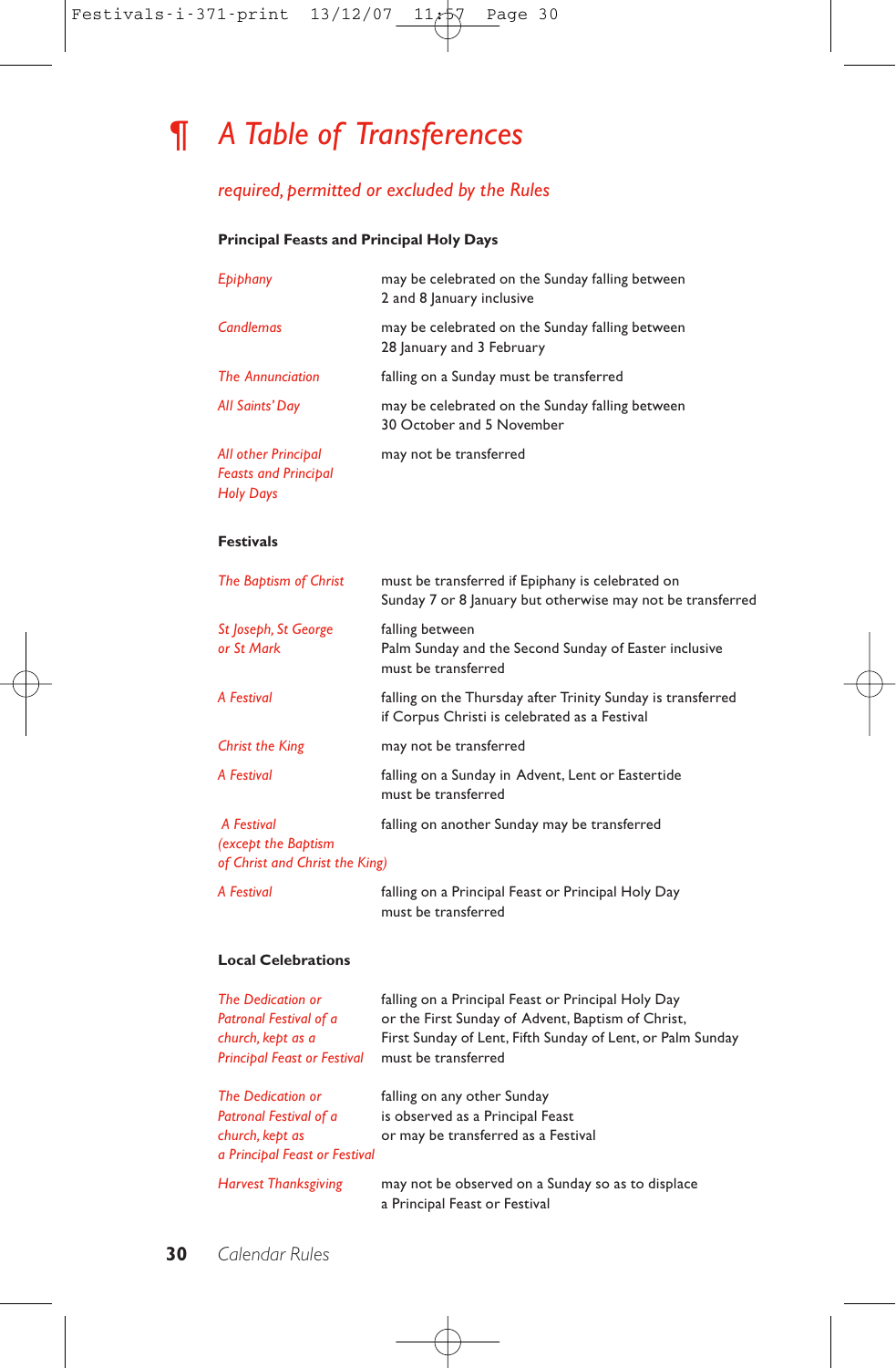# *¶ The Lectionary Years*

| <b>Church Year</b> | <b>Sunday</b> | <b>Daily Eucharistic</b>                                                                                                                                                                                                                                                                                                                                                         |
|--------------------|---------------|----------------------------------------------------------------------------------------------------------------------------------------------------------------------------------------------------------------------------------------------------------------------------------------------------------------------------------------------------------------------------------|
| (Advent to Advent) | Lectionary    | Lectionary                                                                                                                                                                                                                                                                                                                                                                       |
|                    | Year          | Year                                                                                                                                                                                                                                                                                                                                                                             |
| 2007 / 2008        | A             | 2                                                                                                                                                                                                                                                                                                                                                                                |
| 2008 / 2009        | B             | $\mathsf{I}$                                                                                                                                                                                                                                                                                                                                                                     |
| 2009 / 2010        | C             | $\overline{2}$                                                                                                                                                                                                                                                                                                                                                                   |
| 2010/2011          | A             | $\mathsf{I}$                                                                                                                                                                                                                                                                                                                                                                     |
| 2011/2012          | В             | $\overline{2}$                                                                                                                                                                                                                                                                                                                                                                   |
| 2012/2013          | C             | $\overline{1}$                                                                                                                                                                                                                                                                                                                                                                   |
| 2013 / 2014        | A             | $\overline{2}$                                                                                                                                                                                                                                                                                                                                                                   |
| 2014/2015          | В             | I                                                                                                                                                                                                                                                                                                                                                                                |
| 2015/2016          | C             | $\overline{2}$                                                                                                                                                                                                                                                                                                                                                                   |
| 2016/2017          | A             | I                                                                                                                                                                                                                                                                                                                                                                                |
| 2017/2018          | В             | $\overline{2}$                                                                                                                                                                                                                                                                                                                                                                   |
| 2018/2019          | C             | $\overline{1}$                                                                                                                                                                                                                                                                                                                                                                   |
| 2019 / 2020        | A             | $\overline{2}$                                                                                                                                                                                                                                                                                                                                                                   |
| 2020 / 2021        | В             | I                                                                                                                                                                                                                                                                                                                                                                                |
| 2021/2022          | C             | $\overline{2}$                                                                                                                                                                                                                                                                                                                                                                   |
| 2022 / 2023        | A             | I                                                                                                                                                                                                                                                                                                                                                                                |
| 2023 / 2024        | В             | $\overline{2}$                                                                                                                                                                                                                                                                                                                                                                   |
| 2024 / 2025        | C             | $\overline{1}$                                                                                                                                                                                                                                                                                                                                                                   |
| 2025 / 2026        | A             | $\overline{2}$                                                                                                                                                                                                                                                                                                                                                                   |
| 2026 / 2027        | В             | $\overline{1}$                                                                                                                                                                                                                                                                                                                                                                   |
| 2027 / 2028        | C             | $\overline{2}$                                                                                                                                                                                                                                                                                                                                                                   |
| 2028 / 2029        | A             | $\begin{array}{c} \rule{0pt}{2.5ex} \rule{0pt}{2.5ex} \rule{0pt}{2.5ex} \rule{0pt}{2.5ex} \rule{0pt}{2.5ex} \rule{0pt}{2.5ex} \rule{0pt}{2.5ex} \rule{0pt}{2.5ex} \rule{0pt}{2.5ex} \rule{0pt}{2.5ex} \rule{0pt}{2.5ex} \rule{0pt}{2.5ex} \rule{0pt}{2.5ex} \rule{0pt}{2.5ex} \rule{0pt}{2.5ex} \rule{0pt}{2.5ex} \rule{0pt}{2.5ex} \rule{0pt}{2.5ex} \rule{0pt}{2.5ex} \rule{0$ |
| 2029 / 2030        | В             | $\overline{2}$                                                                                                                                                                                                                                                                                                                                                                   |
| 2030 / 2031        | C             | I                                                                                                                                                                                                                                                                                                                                                                                |
| 2031/2032          | A             | $\overline{2}$                                                                                                                                                                                                                                                                                                                                                                   |
| 2032 / 2033        | В             | $\mathsf{l}$                                                                                                                                                                                                                                                                                                                                                                     |
| 2033 / 2034        | C             | $\overline{2}$                                                                                                                                                                                                                                                                                                                                                                   |
| 2034 / 2035        | A             | I                                                                                                                                                                                                                                                                                                                                                                                |
| 2035 / 2036        | В             | $\overline{2}$                                                                                                                                                                                                                                                                                                                                                                   |
| 2036 / 2037        | C             | I                                                                                                                                                                                                                                                                                                                                                                                |
| 2037 / 2038        | A             | 2                                                                                                                                                                                                                                                                                                                                                                                |
| 2038 / 2039        | В             | I                                                                                                                                                                                                                                                                                                                                                                                |
| 2039 / 2040        | C             | 2                                                                                                                                                                                                                                                                                                                                                                                |

The weekday lectionary is published separately.

*Lectionary Years* **31**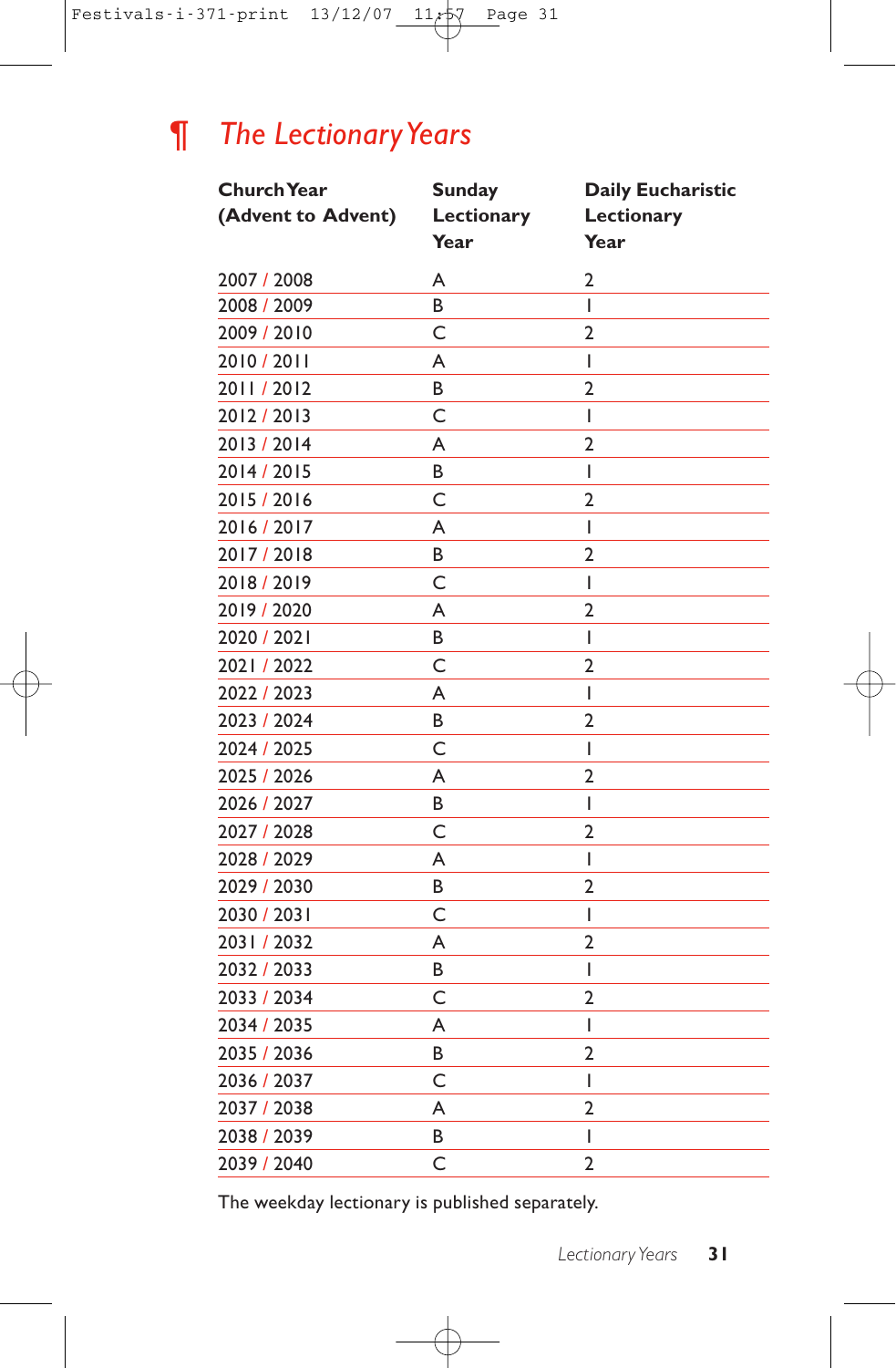# *¶ Rules to order how the Psalter and the rest of Holy Scripture are appointed to be read*

- I In the reading of psalms and other portions of Holy Scripture any version of Holy Scripture which is not prohibited by lawful authority may be used.
- 2 The Lectionary references, except those to the psalms, are to the *New Revised Standard Version* of the Bible. References to the psalms are to the Common Worship psalter (*Common Worship: Services and Prayers for the Church of England*, pages 593–773).When other versions are used, such adaptations are made as necessary.

The references, including those to the psalms, state book, chapter and verse in that order.Where optional additional verses or psalms are set, the references are placed in square parentheses [...]. A simple choice between two alternative readings is indicated by an italicized *or*, placed between references.

- 3 When a reading begins with a personal pronoun, the reader may substitute the appropriate noun.
- 4 Verses are stated inclusively. The letter *a* after the number of a verse signifies the first part of that verse; the letter *b* the second part.
- 5 In a compact cycle of readings such as these, some passages have necessarily been abbreviated.When opportunity allows, the passages may be read in full.Verses in brackets may be included or omitted, as desired.
- 6 When there are only two readings at the principal service and that service is Holy Communion, the second reading is always the Gospel reading.

If there are only two readings at the principal service on Ascension Day, Pentecost, the Conversion of Paul or the Festivals of Matthias, Barnabas, James and Stephen, the reading from the Acts of the Apostles must always be used.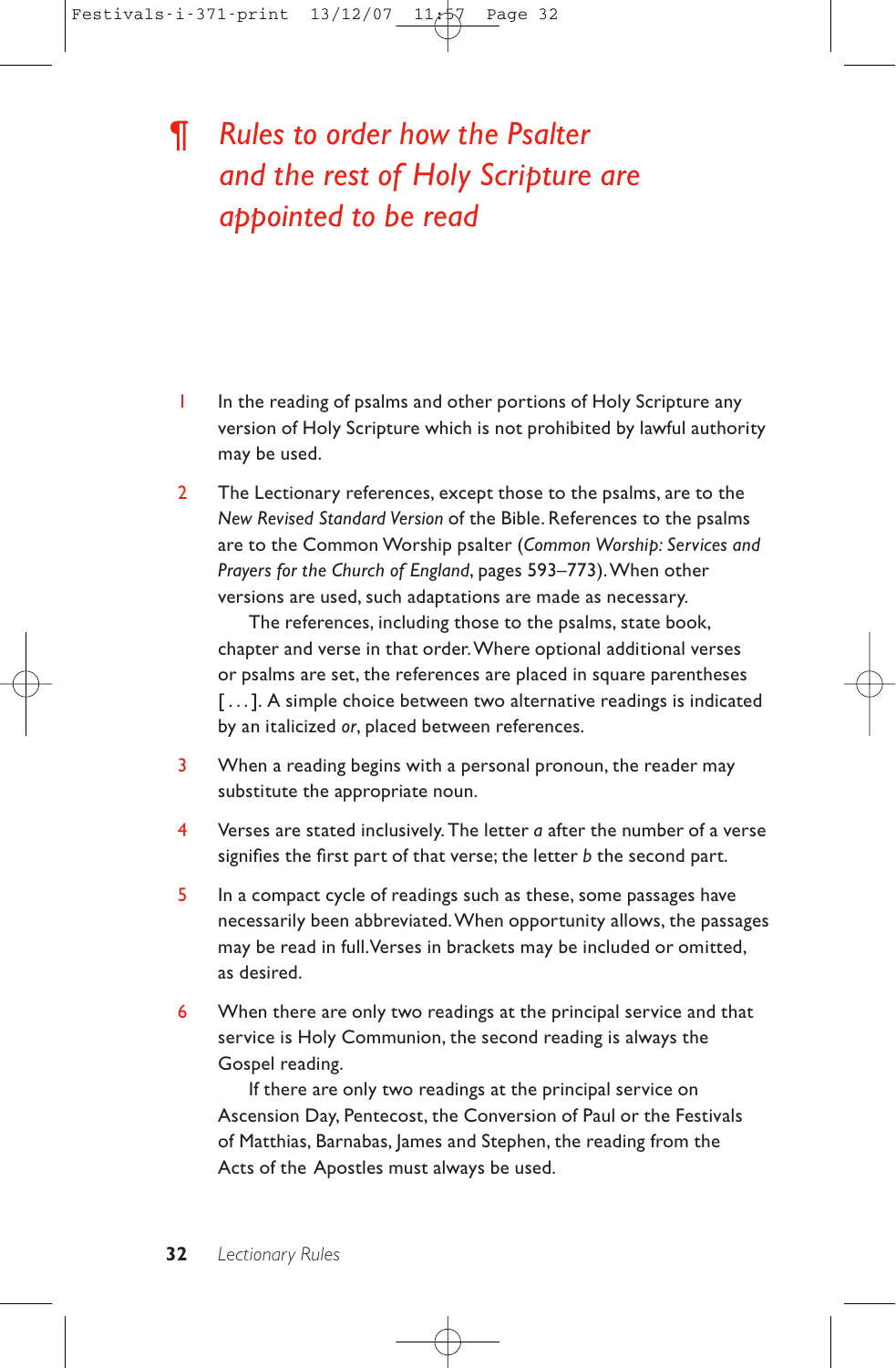In the choice of readings other than the Gospel reading, the minister should ensure that, in any year, a balance is maintained between readings from the Old and New Testaments and that, where a particular biblical book is appointed to be read over several weeks, the choice ensures that this continuity of one book is not lost.

When the Principal Service Lectionary is used at a service other than Holy Communion, the Gospel reading need not always be chosen.

7 During the period from the First Sunday of Advent to the Presentation of Christ in the Temple, during the period from Ash Wednesday to Trinity Sunday, and on All Saints' Day, the readings shall come from an authorized lectionary. During Ordinary Time (i.e. between the Presentation and Ash Wednesday and between Trinity Sunday and Advent Sunday), authorized lectionary provision remains the norm but, after due consultation with the Parochial Church Council, the minister may, from time to time, depart from the lectionary provision for pastoral reasons or preaching or teaching purposes.

8 Three sets of psalms and readings are provided for each Festival. The Principal Service Lectionary (which is drawn from the Revised Common Lectionary) is intended for use at the principal service of the day (whether this service is Holy Communion or some other authorized form). In most church communities, this is likely to be the mid-morning service, but the minister is free to decide which service time normally constitutes the principal service of the day.

The Second Service Lectionary is intended for a second main service. In many churches, this lectionary will be the appropriate provision for a Sunday afternoon or evening service. A Gospel reading is always provided so that this lectionary can, if necessary, be used at Holy Communion.

The Third Service Lectionary, with shorter readings, is intended for use when a third set of psalms and readings is needed. It is most appropriate for use at an office.

On Principal Feasts and Festivals the psalms are appropriate either for morning use or for evening use. They are therefore shown separately from the readings for the Second and Third Services.